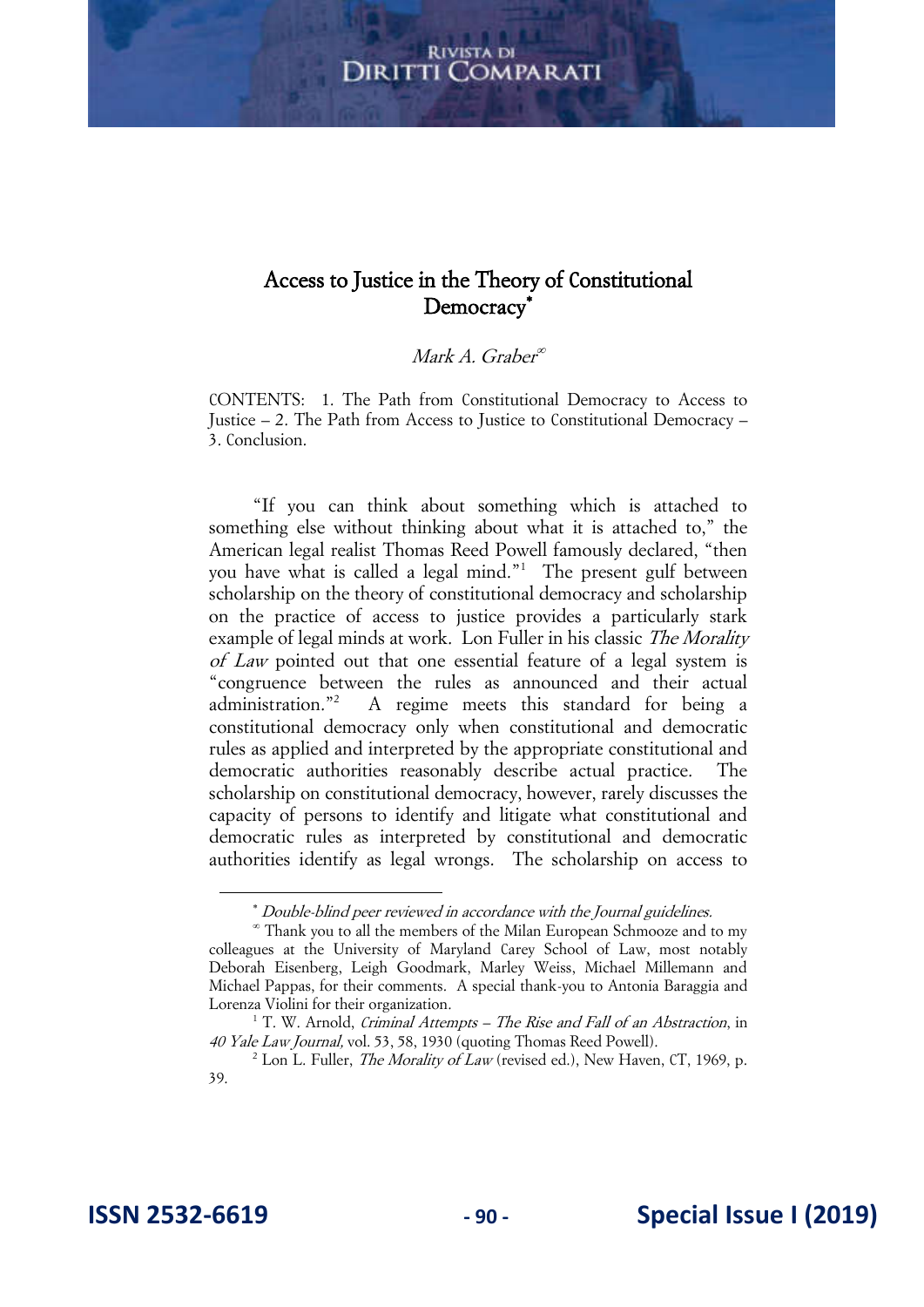justice, in turn, rarely discusses the distinctive constitutional and democratic harms that result when many persons cannot identify and litigate legal wrongs. Scholarly works on constitutional democracy devote considerable time to the U.S. Supreme Court's assertion in Cooper v. Aaron that judicial supremacy is a crucial element of constitutional democracy in the United States.<sup>3</sup> Scholarly works in the law and society tradition devote considerable time to civil Gideon, the claim that persons should have a right to an attorney in civil cases.<sup>4</sup> Few if any scholarly works devote any time to exploring whether a judiciary can be said to have the final authority to settle civil law controversies when many people lack the capacity to identify and litigate civil wrongs.<sup>5</sup>

Constitutional democracy is committed to constitutional and democratic supremacy. The constitution is supreme. If the national constitution declares that all persons should have access to clean water, then government must adopt policies that provide all persons with access to clean water. People are not governed by constitutional rules to the extent persons do not have access to clean water. They are governed by human fiat when the lack of clean water is a consequence of policy choices inconsistent with constitutional mandates or by natural forces when constitutionally mandated access to clean water cannot be achieved by human means. Within the parameters of the constitution, democracy is supreme. If a law passed

<sup>&</sup>lt;sup>3</sup> Cooper v. Aaron, 358 U.S. 1 (1958). My Westlaw search on February 9, 2019 found 2,301 law review articles that cited Cooper v. Aaron.

<sup>&</sup>lt;sup>4</sup> My Westlaw search on February 9, 2019 found 637 law review articles that used the phrase "civil Gideon."

<sup>&</sup>lt;sup>5</sup> My Westlaw search on February 9, 2019 found only three law review articles that use the phrase "civil Gideon" and cite Cooper v. Aaron. Only one of those articles discusses how problems with access to justice affect judicial supremacy. See M. Guggenheim, *The People's Right to a Well-Funded Indigent* Defender System, 13 New York University Review of Law and Social Change, 2012 p. 395, 433-39.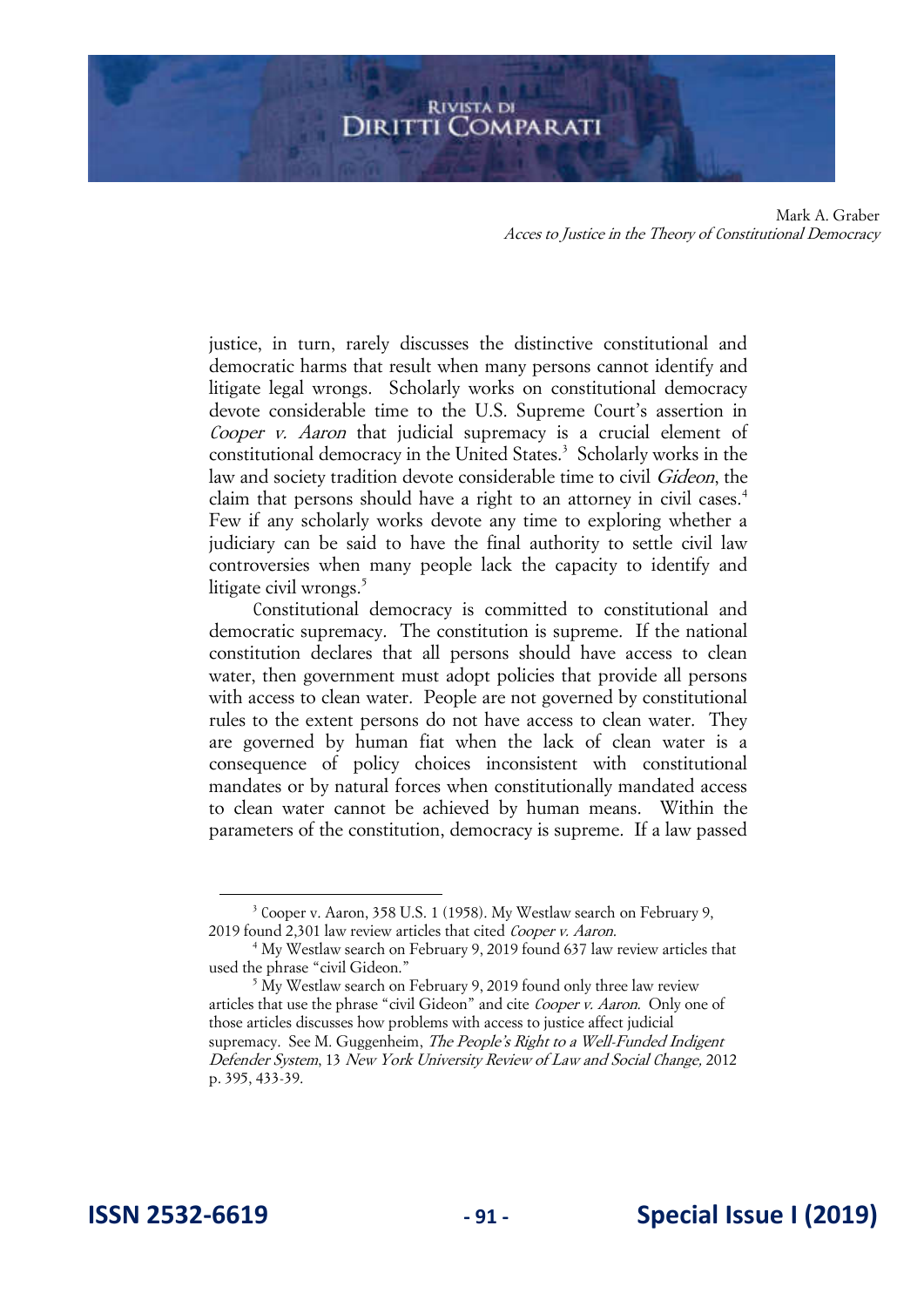by the democratic procedures mandated by the constitution<sup>6</sup> requires landlords to maintain adequate heat in apartments rented by their tenants, then those tenants must be able to obtain redress when the temperature in their unit is too low. People are not governed by democratic rules to the extent landlords who fail to ensure adequate heating are not sanctioned. They are governed by human fiat when landlords who refuse to heat apartments adequately are not sanctioned and by natural forces when landlords lack the capacity to heat apartments adequately. A regime is not a constitutional democracy to the extent constitutional and democratic rules do not describe actual practice. Human fiat or nature rule, rather than the constituent power responsible for the constitution or the constituted power responsible for sub-constitutional legal rules.<sup>7</sup>

Constitutional democracies are committed to some version of institutional supremacy.<sup>8</sup> Constitutional democracies allocate constitutional authority. They have procedures for resolving disputes over the meaning and application of constitutional and democratic rules. A judge may decide what constitutes constitutionally acceptable access to clean water, that decision may be made by the national legislature or the constitutional standards for access to clean water may be determined through the interaction of numerous government actors. The relevant institution or procedure may be charged with resolving particular disputes over the meaning of constitutional and legal rules, such as whether Apartment 2C is

<sup>&</sup>lt;sup>6</sup> Whether the procedures mandated by the constitution are democratic is a different issue. See S. Levinson, *Our Undemocratic Constitution: Where the* Constitution Goes Wrong (And How We the People Can Correct It), New York, 2006.

<sup>&</sup>lt;sup>7</sup> For the distinction between constituent power and constituted power, see Y. Roznai, Unconstitutional Constitutional Amendments—The Migration and Success of a Constitutional Idea, in American Journal of Comparative Law, 2013, p. 657- 719.

<sup>8</sup> For a more elaborate discussion of institutional supremacy and constitutional authority, see M. A. Graber, A New Introduction to American Constitutionalism, New York, 2013, p. 100-139.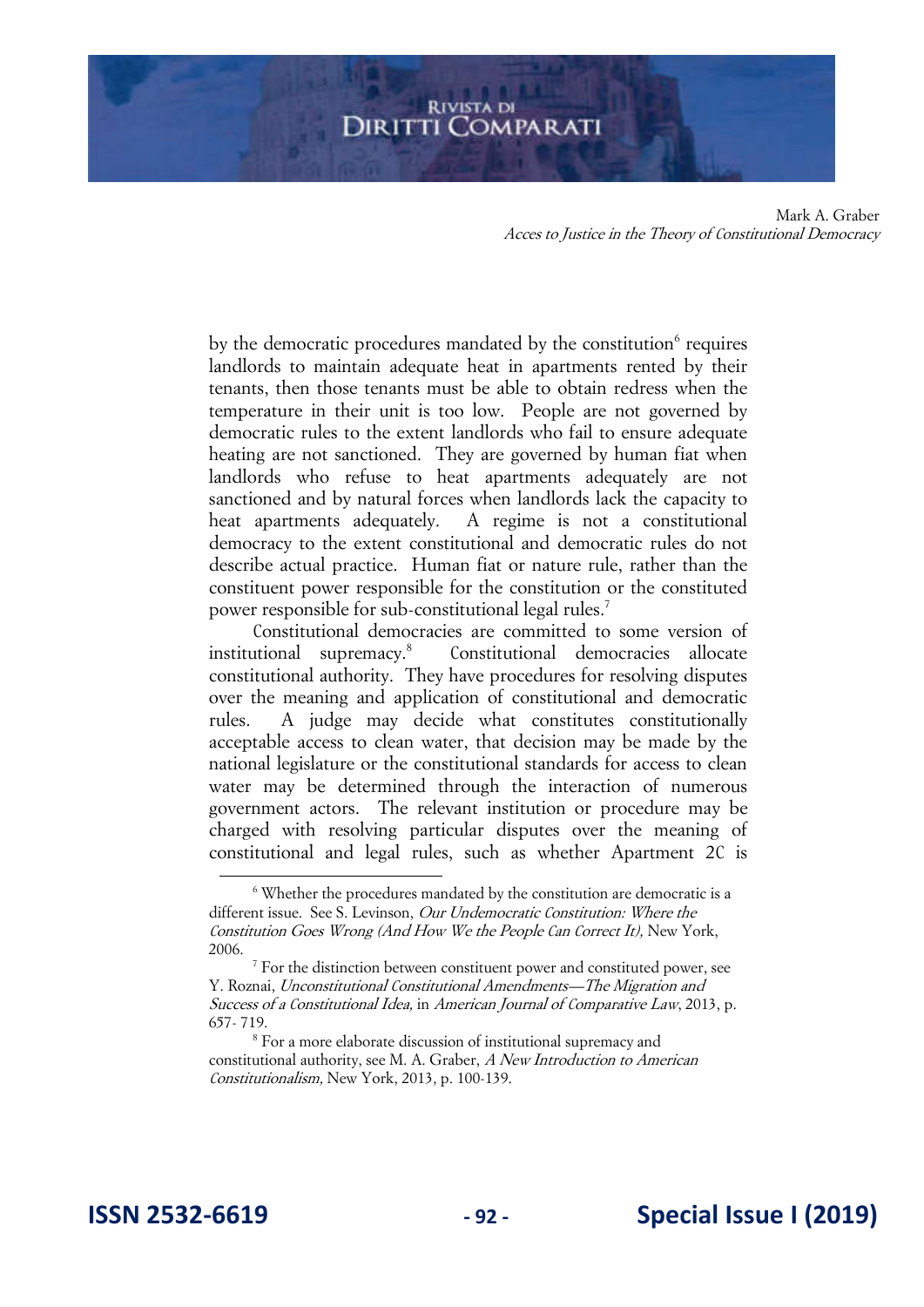adequately heated, or resolving a broader class of disputes, such as what temperature is too low. Debate exists in the theory of constitutional democracy and in many constitutional democracies over what combinations of institutions should have the final say when constitutional disputes arise and whether that final say should be limited to a particular dispute or a broader class of disputes. A regime is a constitutional democracy if the relevant mechanism for resolving disputes is consistent with the theory of constitutional democracy and is consistent with the mechanisms for resolving disputes mandated by the relevant constitutional and democratic rules. Constitutional democracies may choose between legislative supremacy, judicial supremacy and other approaches to allocating constitutional authority. A regime in which disputes over the constitutional status of same-sex marriage are routinely is decided by the military or the largest employer in the community is not a constitutional democracy, unless, perhaps, that arrangement is authorized by the constitution or legislation.

Access to justice problems undermine all schemes for allocating constitutional authority in a constitutional democracy. Judicial supremacy exists in name only in a regime where violence prevents persons of color from litigating claims of race discrimination. Legislative supremacy exists in name only when landlords represented by attorneys are able to evict unrepresented tenants unaware of the legal arguments and facts that establish that they have a legal right to remain in their apartments. Constitutional dialogues between governing institutions are empty words when the largest employer in town is able in practice to fire any worker who asserts a constitutional or legal right against the enterprise.

Problems with access to justice threaten constitutional, democratic and institutional supremacy by introducing randomness and bias into law. First, problems with access to justice randomize the practice of constitutional democracy. The law in books diverges from the law in action in ways that are unpredictable. Some people do not get compensation when their property is taken. Others do. Some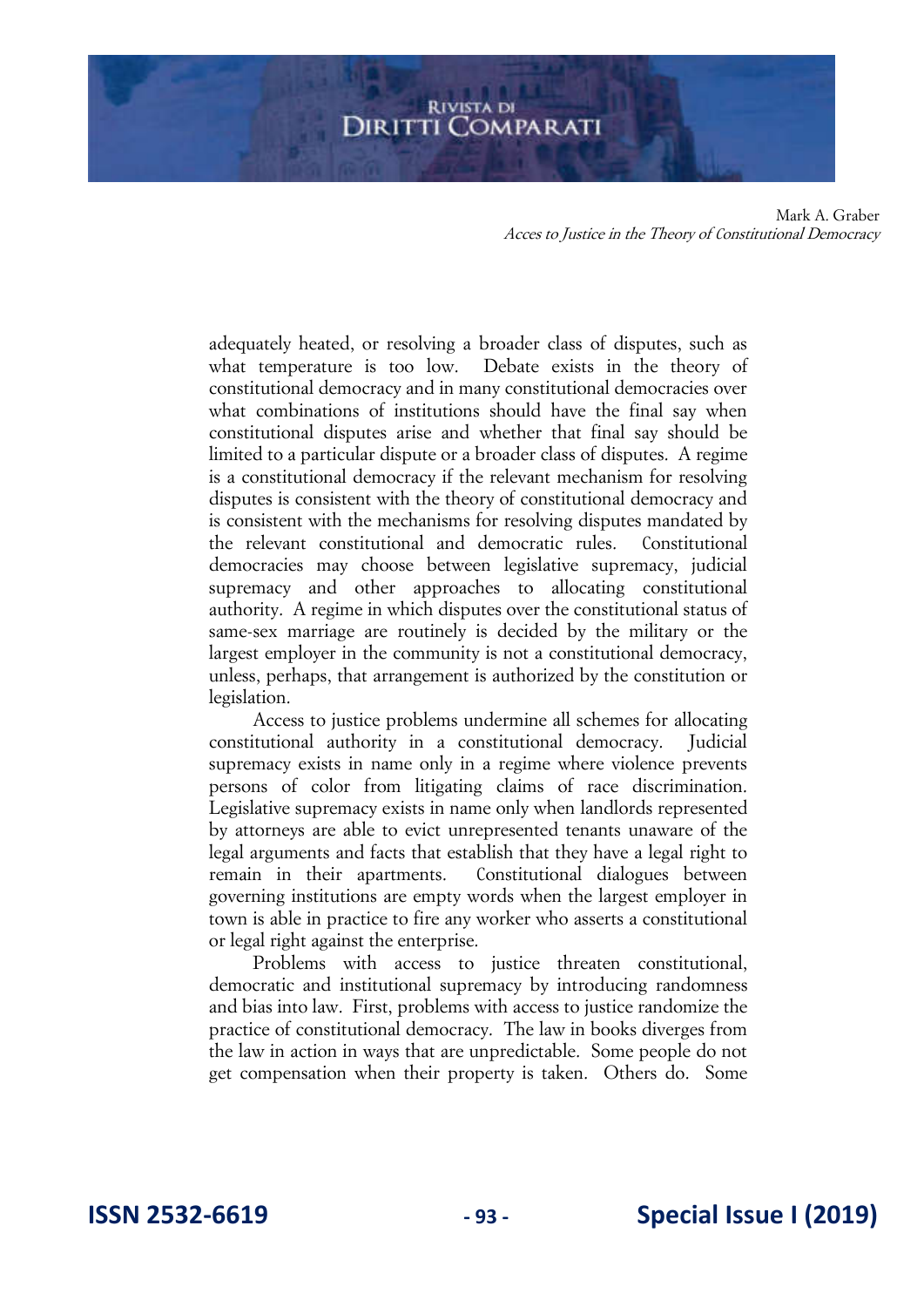people get compensation even when their property is not actually taken. Second, problems of access to justice bias the practice of constitutional democracy.

Particular, idiosyncratic instances of randomness and bias weaken but do not significantly undermine the rule of law commitments of constitutional democracies. To paraphrase Henry David Thoreau, there is a little "friction" built into any human system.<sup>9</sup> Deviations from constitutional, jurisprudential and democratic practice will inevitably occur as long as the law in books is implemented by imperfect people. A clerical error prevents Mary from getting her unemployment check. An administrator who has always hated John unfairly rules against him when John claims the temperature in his apartment is too law. Nevertheless, where randomness and bias are individual, particular and idiosyncratic, the constitution can be said to be supreme, democracy can be said to govern and the allocation of constitutional authority remains intact in the sense that the law in action sufficiently resembles the law in books so that the vast majority of people can use the law in books to plan their lives,<sup>10</sup> and those that cannot have no identifying feature such that we might describe the law in action has be guided by a different rule that the law in books.

Systemic instances of randomness and bias, by comparison, undermine the logic of constitutional supremacy, democracy supremacy and institutional supremacy. To the extent randomness is systemic, then no rule exists. If, for example, a study demonstrates that cars that are legally parked are as likely to get parking tickets as cars that are illegally parked, then the law made by constitutional framers, national courts or legislatures is not governing. No good reason exists for trying to follow a law that is so randomly enforced.

<sup>&</sup>lt;sup>9</sup> H. D. Thoreau, *Civil Disobedience,* in Carl Bode (ed) The Portable Thoreau, New York, 1947, p. 119-120.

 $10$  F. Schauer, Playing by the Rules: A Philosophical Examination of Rule-Based Decision-Making in Law and in Life, New York, 1991, p. 77-78.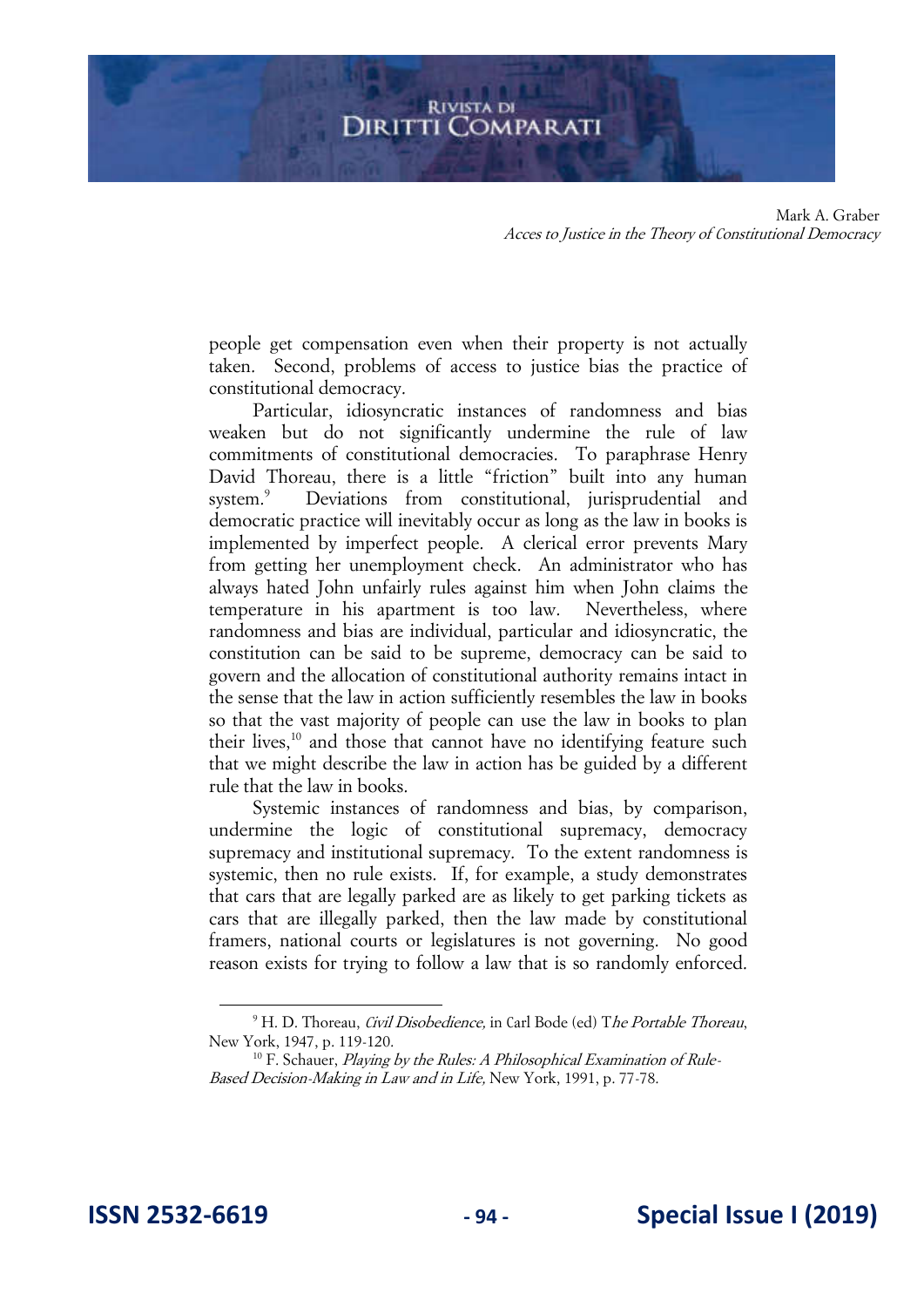To the extent bias exists, then a different rule exists. The judiciary may declare that all persons must have Miranda warnings, but if the police only give Miranda warnings to white people, then the real rule is that only white people get *Miranda* warnings. The real rulers are the police and not the national court.

The academic division of labor within law schools and within public law more generally has unfortunately served to obscure these connections between the theory of constitutional democracy and the practice of access to justice. Scholars who study the theory of constitutional democracy, mostly law professors or political scientists with an interest in political theory, tend to be interested in normative questions related to constitutional rules and constitutional decision makers. Their concerns are with constitutional design, constitutional authority and constitutional interpretation. Scholars who study the practice of access to justice, mostly associated with law school clinics or the law and society movement, are concerned with empirical questions related to capacities to identify and challenge legal wrongs. They document existing inequalities in access to legal resources and propose policies that might alleviate these inequalities. Neither group of scholars tread much on the territory occupied by the other. Studies of constitutional democracy that focus on constitution design, authority and interpretation do not tend to consider the processes that determine what legal disputes come before constitutional authorities and interpreters and the legal and factual information constitutional authorities and interpreters rely on when resolving those disputes. Studies of access to justice that focus on how legal disputes come before constitutional decision makers have little to say about constitutional, democratic and institutional supremacy, other than to champion some version of civil Gideon.

This brief essay reconnects the theory of constitutional democracy with the practice of access to justice by building on important works that provide frameworks for linking concerns with constitutional, democratic and institutional supremacy with concerns with how persons identify and challenge constitutional and legal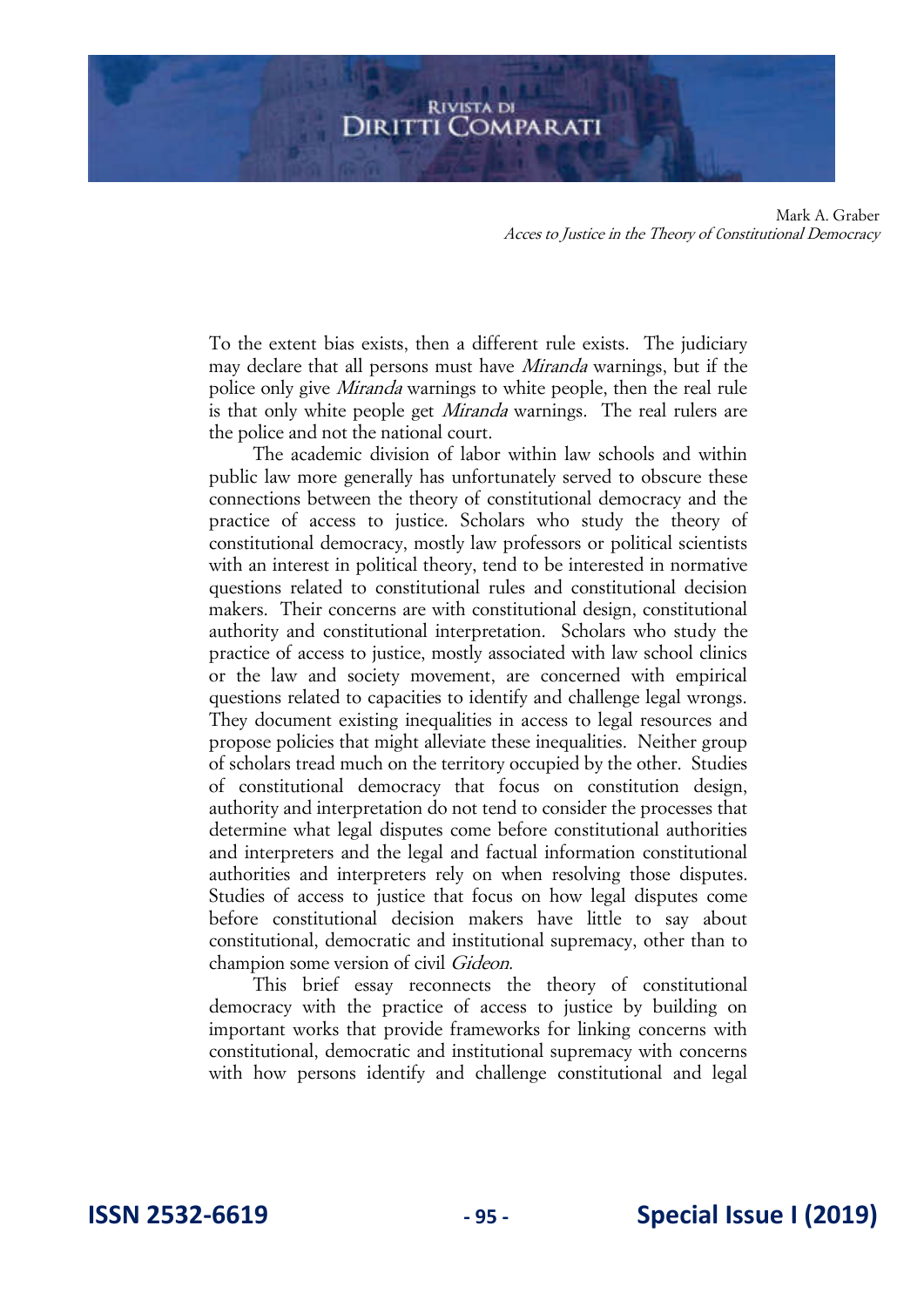wrongs. The first part examines how Tom Ginsburg and Aziz Huq's acclaimed How to Save a Constitutional Democracy<sup>11</sup> provides a framework for constructing a path from the theory of constitutional democracy to the practice of access to justice. Their emphasis on the bureaucratic machinery necessary to realize commitments to the rule of law highlights the importance of institutions in civil society that ensure legal and constitutional decision making is not skewed by differences in capacities to identify and challenge legal wrongs. The second part discusses how Deborah Rhode's equally acclaimed Access to Justice<sup>12</sup> provides a framework for constructing a path from the practice of access to justice to the theory of constitutional democracy. Her concern with democratic legitimacy highlights how constitutional supremacy, judicial supremacy and institutional supremacy are undermined when the implementation and interpretation of constitutional and legal rules in practice is often determined by who has the power to identify and challenge possible wrongs rather than the substance of those constitutional and legal rules. The conclusion notes the tensions within constitutional democracy when regimes make self-conscious decisions to pass certain rules declaring legal wrongs, but do not provide the support systems necessary for less fortunate citizens to obtain remedies for those legal wrongs.

Strictly speaking, "access to justice" is limited to legal processes. Access to justice rights include the right to an attorney and other resources necessary to litigate effectively claims of constitutional right, whether in civil or criminal cases. The absence of these rights in a regime weaken claims of judicial supremacy, the claim that the judiciary has the final say over constitutional and legal disputes, but may not weaken constitutional supremacy, democratic supremacy or other forms of institutional supremacy. A regime that has a set of practices in place that enable all persons to know their constitutional

 $11$  T. Ginsburg and A. Z. Huq, How to Save a Constitutional Democracy (University of Chicago Press: Chicago, IL, 2018).

 $12$ D. L. Rhode, *Access to Justice*, New York, 2004, p. 3.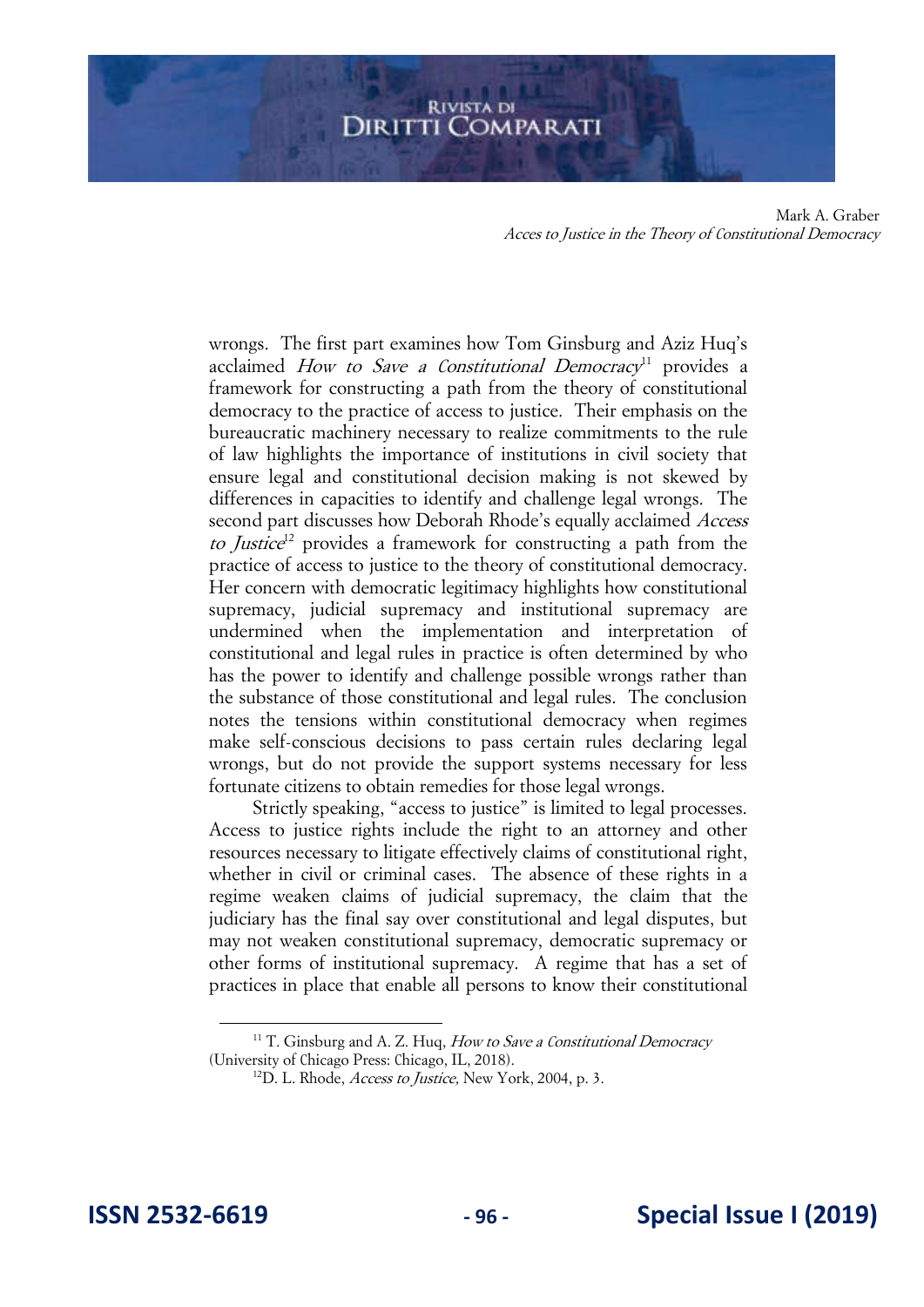and legal rights and to challenge perceived claims of constitutional and legal wrong meets important procedural requirements for a constitutional democracy, even when those practices do not involve lawyers or litigation. In practice, however, particularly practice in the United States, ensuring that citizens have access to lawyers and other resources necessary to litigate effectively is the primary means for enabling persons to learn their legal rights and challenge legal wrongs. Few alternatives exist outside the adversarial process in the United States for identifying and correcting legal wrongs. For these reasons, that state of constitutional democracy in the United States is yoked to the state of access to justice. In the broader sense, all constitutional regimes must have practices that enable citizens to identify and correct legal wrongs if they are to meet the criteria for being constitutional democracies.

#### 1. The Path from Constitutional Democracy to Access to *Justice*

Tom Ginsburg and Aziz Z. Huq's recent work provides a path for connecting the theory of constitutional democracy with the practice of access to justice. How to Save a Constitutional Democracy lists "rule by law" as one of the three core commitments of a constitutional democracy.<sup>13</sup> Explicitly channeling Lon Fuller,<sup>14</sup> Ginsburg and Huq maintain that a constitutional democracy exists only when the law in action bears a close resemblance to the law in books. Rule by law, they write, requires "a bureaucratic machinery that is capable of applying rules in a neutral and consistent fashion over a nation's extended territory."<sup>15</sup> This "bureaucratic machinery" is

 $13$  T. Ginsburg and A.Z. Hug, How to Save a Constitutional Democracy, Chicago, 2018, p. 12.

<sup>14</sup> Idem.

<sup>&</sup>lt;sup>15</sup> Idem, p. 12-13.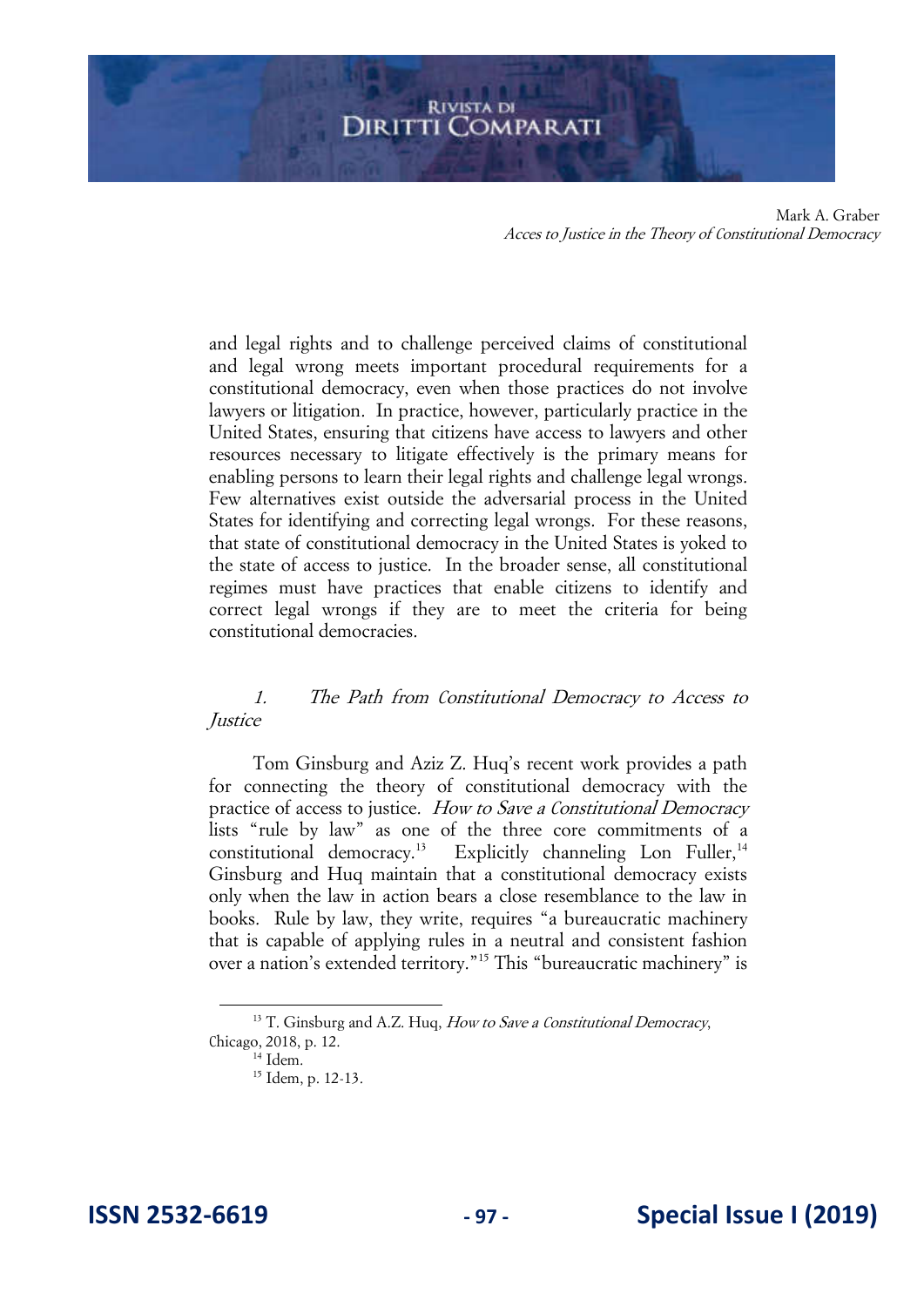capable of "applying rules in a neutral and consistent fashion over a nation's extended territory" only if the bureaucratic machinery includes a robust support system that ensures official decision makers know about possible rule violations occurring in their jurisdiction or a robust support system exists independently of government. Such support systems, Charles Epp points out, are a vital means for ensuring the bureaucratic machinery for implementing policy and resolving conflicts functions with knowledge of all the relevant evidence and arguments necessary for the "neutral and consistent" application of the legal and constitutional rules and the "neutral and consistent" adjudication of conflicts over these legal and constitutional rules.<sup>16</sup> A regime in which most people do not have the capacity to bring complaints of rule violation to the relevant bureaucracy is not a constitutional democracy by Ginsburg and Huq's standards, even if the bureaucrats are models of legal consistency and probity whenever they apply and implement the rules.

While Ginsburg and Huq provide the intellectual scaffolding for connecting the theory of constitutional democracy with the practice of access to justice, they do not discuss the support systems necessary for ensuring the rule of law in constitutional democracies. They limit their discussion to how government officials implement policy and adjudicate conflicts. How to Save a Constitutional Democracy worries about "police harassment or the discriminatory administration of regulatory and tax regimes."<sup>17</sup> Democracy exists when police officers do not harass persons with legal claims against the government or powerful private persons, when administrative agencies apply the rules administrators make consistently, and when courts do not favor any class of litigants when interpreting the law. Ginsburg and Huq focus on what people can legally do, even as they acknowledge that

 $16$  See C. R. Epp, *The Rights Revolution: Lawyers, Activists, and Supreme* Courts in Comparative Perspective, Chicago, IL, 1998.

<sup>&</sup>lt;sup>17</sup> T. Ginsburg and A.Z. Huq, *How to Save a Constitutional Democracy*, cit, p. 13.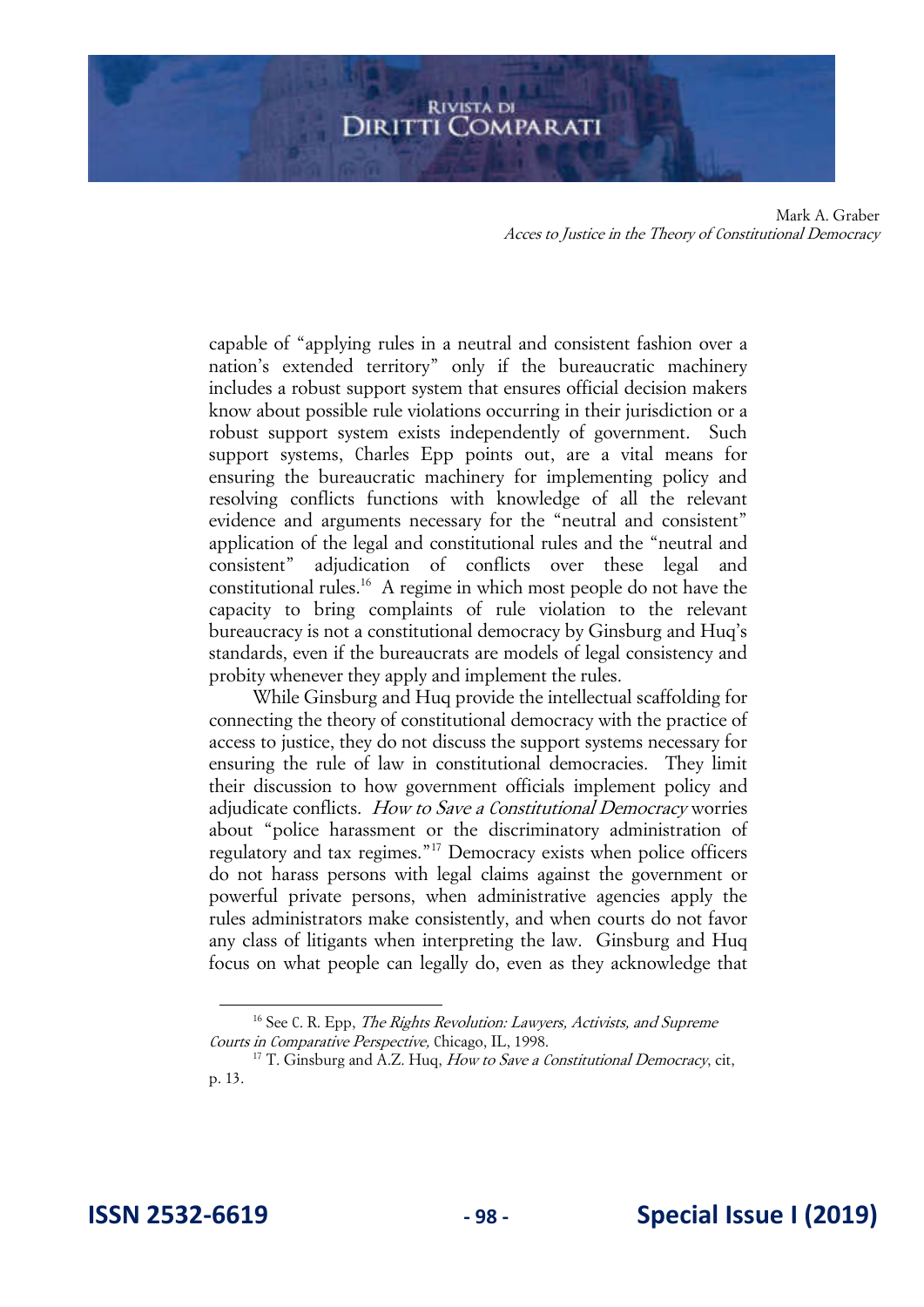what people can legally do they often cannot do for other reasons.<sup>18</sup> The constitution, democracy and constitutional authorities are supreme as long as government officials do not prevent persons from bringing claims of legal wrong to the relevant authority

The literature on constitutional democracy works within this cribbed understanding of the rule of law that emphasizes how government officials implement legal rules and adjudicate legal conflicts to the exclusion of how government officials obtain the information necessary to implement rules or resolve conflicts. Two famous examples will suffice. Ronald Dworkin vests his Judge Heracles with the superhuman powers necessary to analyze every legal decision and social practice that might bear on the proper interpretation of constitutional provisions.<sup>19</sup> Despite being a judicial superhero, Dworkin's Judge Heracles either lacks the power or refuses to use his power to identify all persons who, under his interpretation of constitutional provisions, are victims of constitutional wrong. If these victims lack the capacity to identify or litigate what Judge Heracles regards as a constitutional wrong, they may not benefit from Judge Heracles's superhuman legal wisdom. Herbert Wechsler's 1959 Holmes Lecture at Harvard Law School asserted, "the main constituent of the judicial process is precisely that it must be genuinely principled, rested with respect to every step that is involved in reaching judgment on analysis and reasons quite transcending the immediate result that is achieved."<sup>20</sup> The reference to "every step that is involved" in the judicial process might suggest a concern with the processes by which legal wrongs are identified and challenged. Nevertheless, although Wechsler's "Neutral Principles" essay is the second most cited law review article in American legal

 $18$  T. Ginsburg and A.Z. Huq, How to Save a Constitutional Democracy, cit., p. 17.

<sup>&</sup>lt;sup>19</sup> R. Dworkin, *Taking Rights Seriously*, Cambridge, MA, 1978, p. 132.

<sup>&</sup>lt;sup>20</sup> H. Wechsler, *Toward Neutral Principles of Constitutional Law*, in *Harvard* Law Review, 1959, p. 1, 15.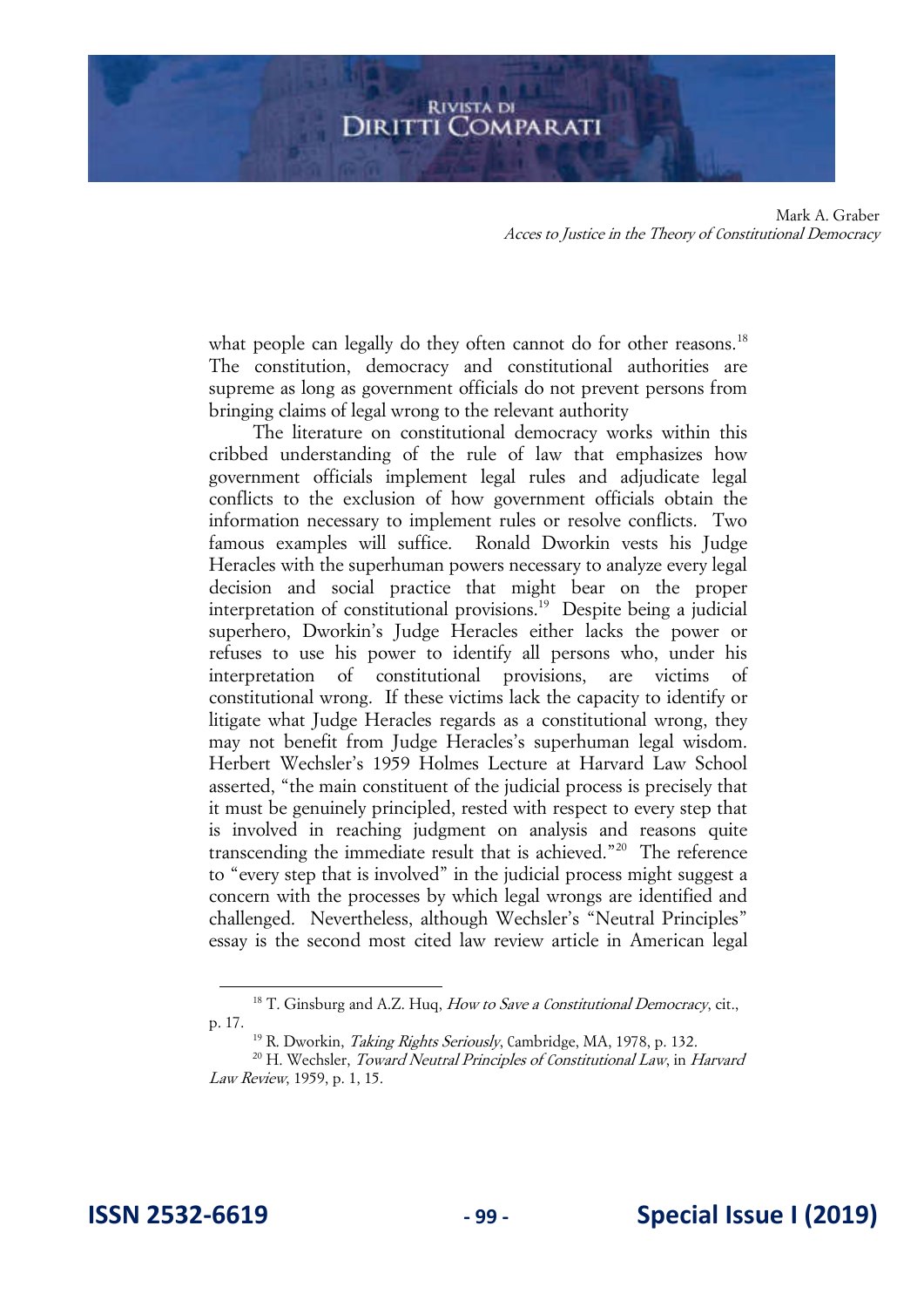history, $^{21}$  only one scholar, in a piece that does not exist in the constitutional democracy canon, has made the connection between a legal system's obligation to ensure legal rules are applied consistently and a legal system's obligation to provide support systems for those who have possible claims of legal wrong.<sup>22</sup>

Constitutional democracies requiring support systems that enable all persons to learn that their legal or constitutional rights may have been violated and bring their legal or constitutional claims before the relevant legal or constitutional authority. Good laws and neutral bureaucrats are necessary but not sufficient conditions for constitutional, democratic and institutional supremacy. Consider a constitutional order in which the constitution mandates "All adults shall have the right to vote," judicial decisions interpret that declaration as requiring that government permit absentee voting, national legislation outlaws efforts to use coercion to intimidate voters, courts and other relevant authorities apply the legal rules fairly and make good faith efforts to resolve factual disputes, and police officers ensure that no voter is coerced when entering the voting booth. This regime seems to be a constitutional democracy by the standards laid out by *How to Save a Constitutional Democracy* and other prominent works on that subject. Consider further, however, that in this constitutional order large employers routinely fire any worker who casts a ballot. Some non-voters do not challenge this action because they are unaware that their employer is acting illegally. Others cannot find the legal assistance necessary to file a lawsuit. Still others are dissuaded from filing lawsuits by threats to their family. The few persons who do file lawsuits usually lose because the superior legal talent that represents large employers has the greater resources

<sup>&</sup>lt;sup>21</sup> See F. R. Shapiro, *The Most-Cited Law Review Articles Revisited*, vol. 71 in Chicago-Kent Law Review, 1996, p. 751, 760.

 $22$  See M. Guggenheim, *The People's Right to a Well-Funded Indigent* Defender System, 13 in New York University Review of Law and Social Change, 2012, p. 395, 433-39.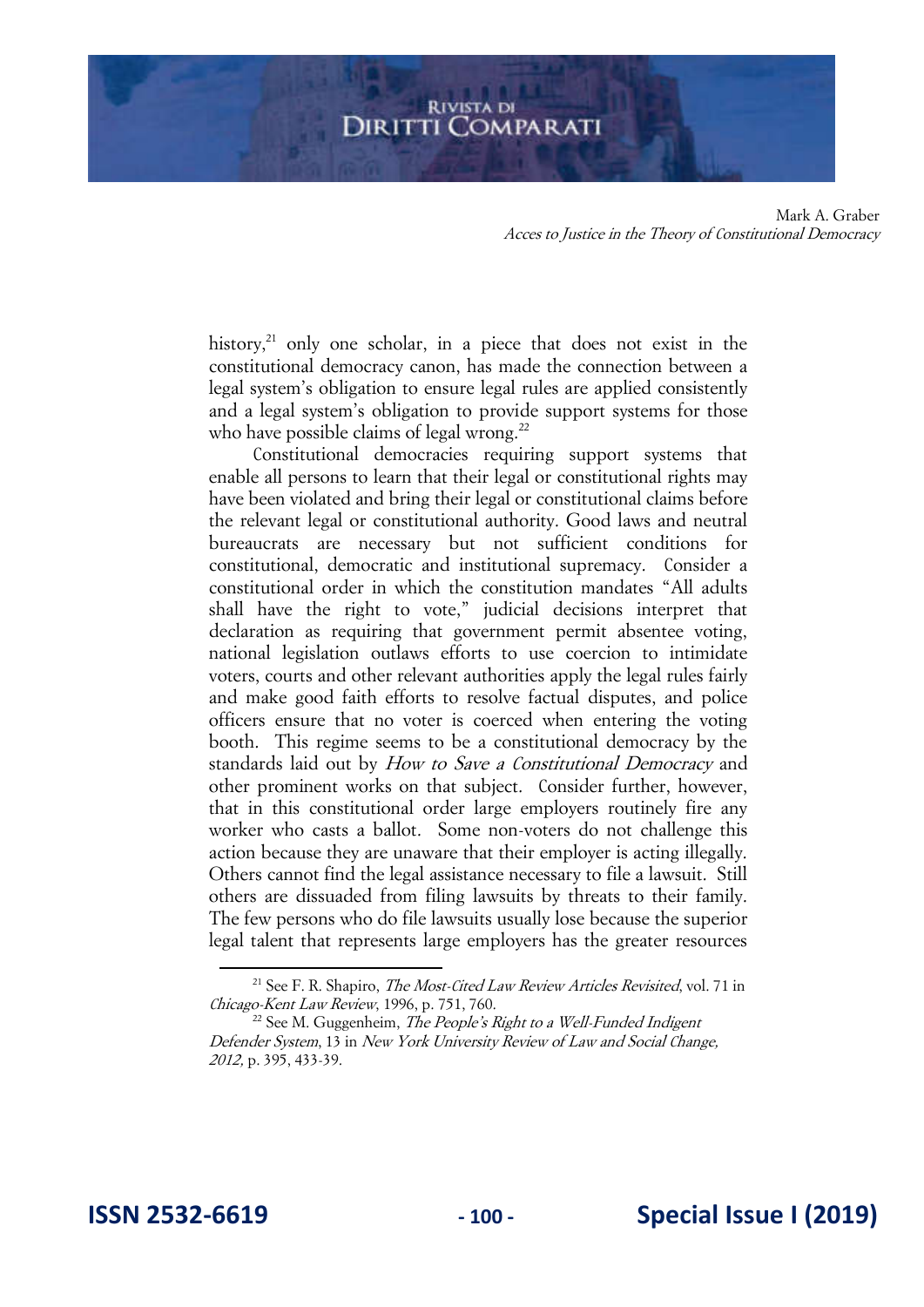necessary to make a superior factual presentation that convinces fairminded tribunals that no threat was actually made or the greater resources necessary to make a superior legal presentation that convinces fair-minded tribunals that whatever threat was made did not violate the elections law. The end result is that hardly any poor person votes. This is not a constitutional democracy even with good laws and neutral bureaucrats. The constitution gives all persons a right to vote that few poor persons can exercise. Democratically elected officials prohibit coercion, but coercion is rampant. The judges who have the final authority to determine whether a person has been denied the right to vote decide solely on the basis of the evidence and arguments before them, but that evidence and those arguments are badly skewed because of resource inequalities in civil society.

The Supreme Court of the United States exhibits a similar myopia when asserting judicial supremacy. *Cooper v, Aaron* asserted, "the basic principle that the federal judiciary is supreme in the exposition of the law of the Constitution, and that principle has ever since been respected by this Court and the Country as a permanent and indispensable feature of our constitutional system."<sup>23</sup> This rule of law principle was directed at other governing officials. Cooper maintained, "(n)o state legislator or executive or judicial officer" could defy a judicial order or ignore judicial decisions interpreting the constitutional without directly attacking constitutional democracy in the United States.<sup>24</sup> The justices were able to make that claim only because John Aaron had the support necessary to bring his claim that Arkansas was violating the constitutional right of his children to racially desegregated schools. Nowhere in *Cooper* did the justices acknowledge that government officials have historically ignored judicial decisions with impunity when the victims of their

<sup>23</sup> Cooper v. Aaron, 358 U.S. 1 (1958), at 18.

 $24$  Idem.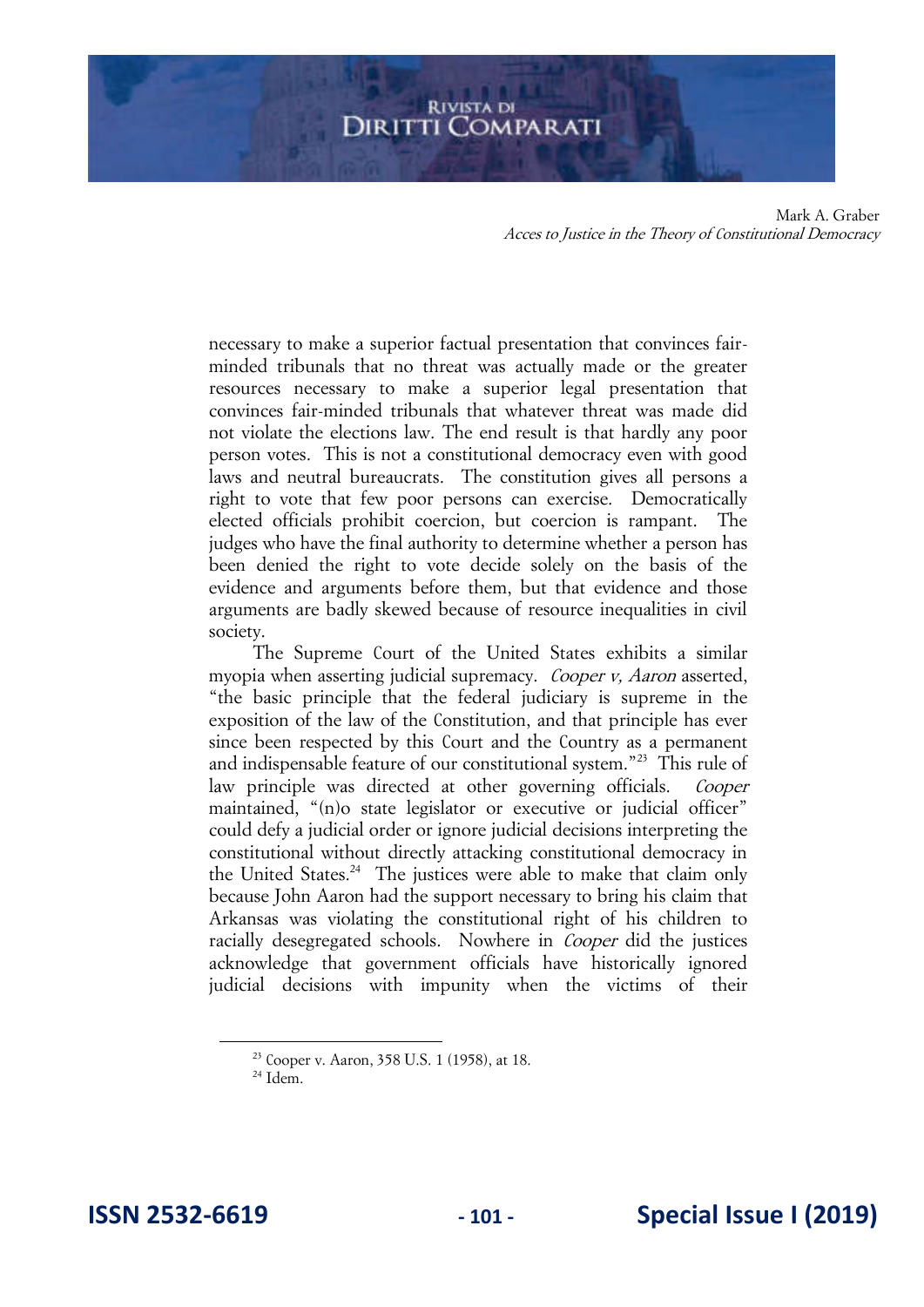constitutional wrongs have not had the knowledge or support necessary to litigate their claims.

Access to justice problems devastate standard claims about judicial supremacy in the United States.<sup>25</sup> Both proponents and opponents of judicial supremacy claim that federal courts, for better or worse, have a near "monopoly"<sup>26</sup> on constitutional authority. Professor Larry Kramer complains that "everyone nowadays seems willing to accept the [Supreme] Court's word as final ... regardless of the issue, regardless of what the Justices say, and regardless of the Court's political complexion."<sup>27</sup> Dworkin maintains that "practice has now settled" that "courts should take final authority to interpret the Constitution."<sup>28</sup> Neither scholar acknowledges that the Supreme Court does not have the final say when parties do not litigate claims of constitutional wrong, because they do not know they are victims of a constitutional wrong, lack the resources to litigate a constitutional wrong, or fear reprisals if they litigate the constitutional wrong. In these circumstances, constitutional authority flows from courts to those parties who have the resources to make or deny claims of constitutional wrong, litigate claims of constitutional wrong, and prevent reprisals when they litigate constitutional wrongs.

American history highlights how in the absence of a strong support system for litigation, the Supreme Court rarely has the final say on constitutional matters. Before Congress provided funds for the Legal Services Program, state and local officials established the

 $25$  The next three paragraphs are a light edited version of M. A. Graber, Judicial Supremacy Revisited: Independent Constitutional Authority in American Constitutional Law and Practice, 58 in William and Mary Law Review, 2017 p. 1549, 1551, 1595-1598.

<sup>&</sup>lt;sup>26</sup> L. D. Kramer, *Popular Constitutionalism, Circa 2004*, 92 in California Law Review, 2004, p. 959, 960.

 $27$  L. D. Kramer, The People Themselves: Popular Constitutionalism and Judicial Review, New York, 2004, p. 228.

 $28$  R. Dworkin, *Freedom's Law: The Moral Reading of the American* Constitution, Cambridge, MA, 1996, p. 12.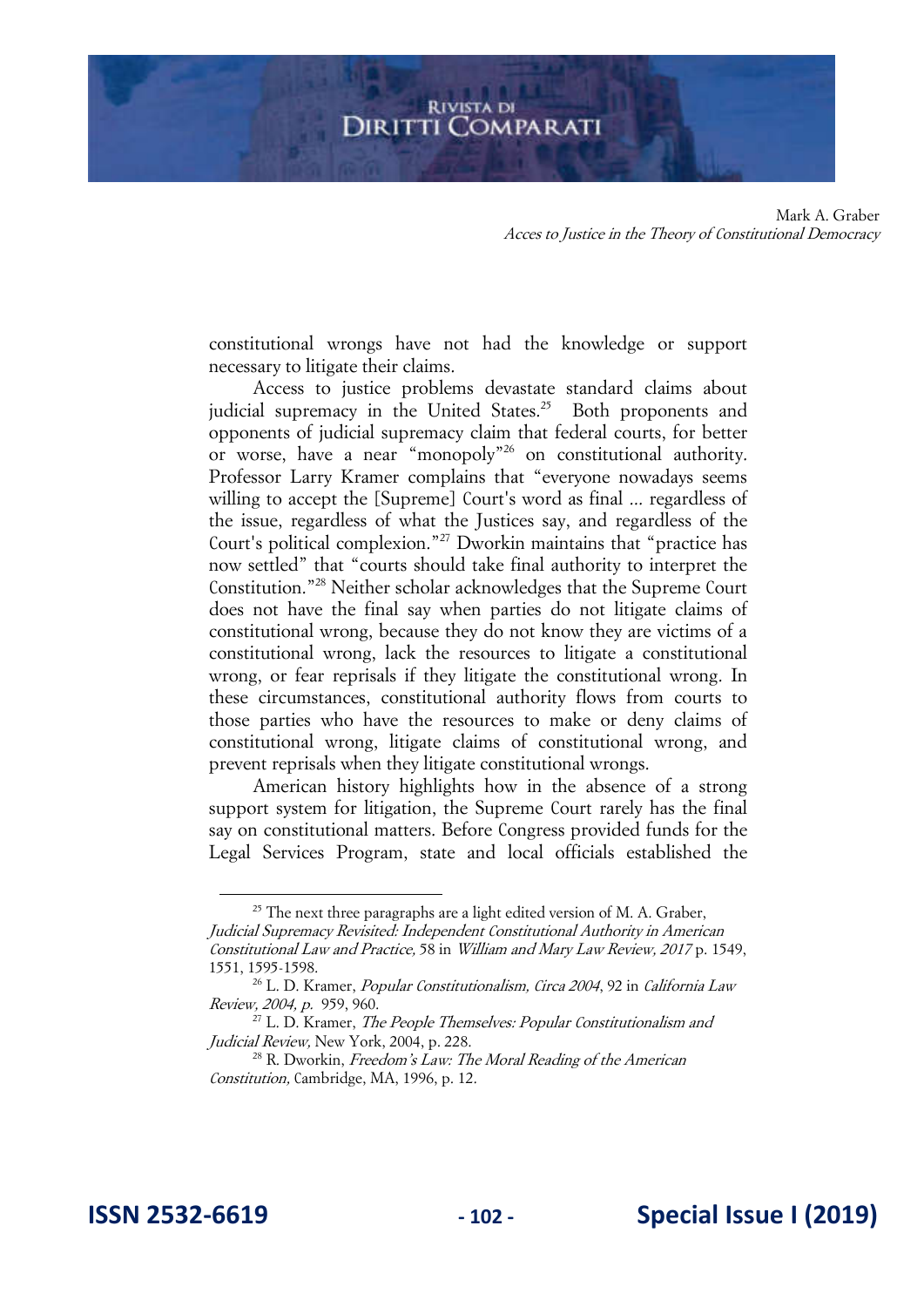constitutional rules regulating state welfare policies without much federal judicial input.<sup>29</sup> In the absence of litigants of color with substantial litigation resources, southern states and private mobs determined the constitutional status of Jim Crow. The Supreme Court had few opportunities to protect the rights of persons of color until the National Association for the Advancement of Colored People (NAACP) began sponsoring constitutional attacks on long-standing government practices.<sup>30</sup> The NAACP tended to bring lawsuits only in such border states as Kansas and Maryland, because Klan activity and other mob violence in the Deep South suppressed litigation by persons of color.<sup>31</sup>

The ways in which controversies over the rights of African-Americans were settled at the turn of the twentieth century illustrate how access to justice supports and belies textbook accounts of the allocation of constitutional authority in the United States. African-American community fully capable of recognizing and litigating plausible claims of constitutional wrong would not have converted the Waite, Fuller, and White Courts into the Warren Court. The Supreme Court in *Plessy v. Ferguson* sustained racial segregation even though the African-American community in New Orleans was aware of potential constitutional problems with racial segregation, fully litigated those constitutional claims, and did not fear reprisals from that litigation effort.<sup>32</sup> Nevertheless, the Waite Court's willingness to protect voting rights in  $Ex$  parte Yarbrough<sup>33</sup> and  $Ex$ parte Siebold<sup>44</sup> suggests that far more African-American claims of race

 $29$  See S. E. Lawrence, *The Poor in Court: The Legal Services Program and* Supreme Court Decision Making, Princeton, NJ, 1990.

 $30$  Epp, *The Rights Revolution*, p. 44-70.

 $31$  M. J. Klarman, From Jim Crow to Civil Rights: The Supreme Court and the Struggle for Racial Equality, New York, 2004.

 $32$  See C. A. Lofgren, *The Plessy Case: A Legal-Historical Interpretation*, New York, 1987.

<sup>33</sup> 110 U.S. 651 (1884).

<sup>&</sup>lt;sup>34</sup> 100 US 371 (1879).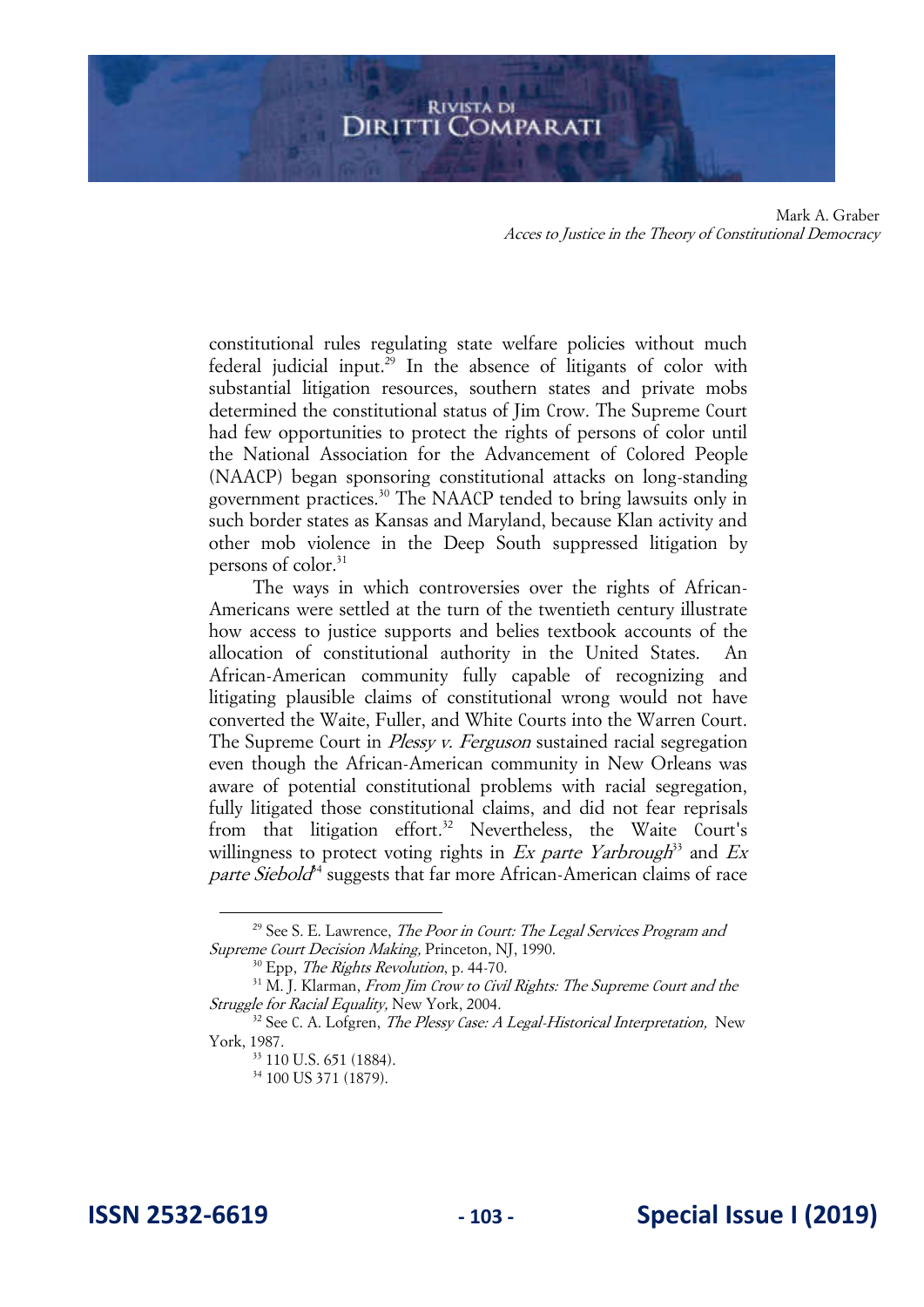discrimination in the voting process would have been resolved favorably had all African-Americans had the capacity to engage in the litigation necessary to give the Supreme Court of the United States the final say over whether they were unconstitutionally denied the right to vote.<sup>35</sup> Federal and state courts, however racist, were far more inclined to protect the rights of those more numerous African-Americans whose constitutional claims were finally settled by lynch mobs.

Ginsburg and Huq remind scholars that constitutional democracy's commitment to the rule of law requires that the law in action bear a close resemblance to the law in books. Students of constitutional democracy have waxed eloquent on how the persons who interpret and implement constitutional and legal rules ought to be selected and how they ought to interpret the rules. They have too often, however, been silent on how those constitutional decision makers learn about constitutional disputes and what they learn about constitutional disputes. The example of the American South highlights how even a judiciary committed to the best method of constitutional interpretation cannot implement the rule of law in a regime with severe access to justice problems.

#### 2. The Path from Access to Justice to Constitutional Democracy

Deborah Rhode's work provides a path for connecting the practice of access with the theory of constitutional democracy. Access to Justice waxes eloquent on the injustices caused by how legal services are distributed in the United States. Rhode points out Millions of Americans lack any access to justice, let alone equal access. According to most estimates, about four-fifths of the civil legal needs

<sup>&</sup>lt;sup>35</sup> For a good survey of Waite Court decisions on race discrimination, see P. Brandwein, Rethinking the Judicial Settlement of Reconstruction, New York, 2011.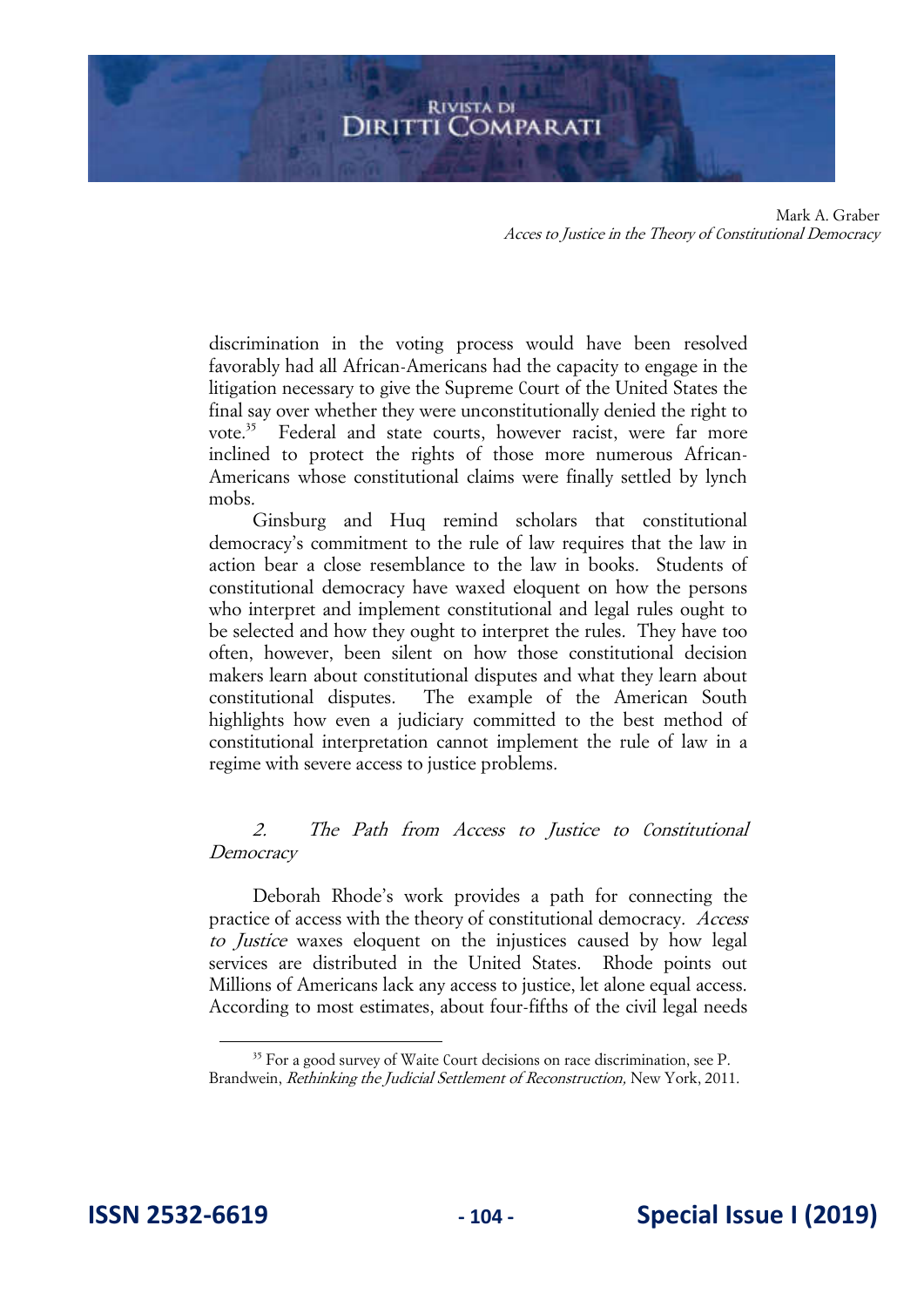of the poor, and two- to three-fifths of the needs of middle-income individuals, remain unmet. Government legal aid and criminal defense budgets are capped at ludicrous levels, which make effective assistance of counsel a statistical impossibility for most low-income litigants.<sup>36</sup>

"In most jurisdictions," She observes, "it is safer to be rich and guilty than poor and innocent."<sup>37</sup> Rhode insists such denials of access to justice violate a core commitment of constitutional democracy. She asserts that a "commitment to equal justice is central to the legitimacy of democratic processes,"<sup>38</sup> John Marshall expressed related sentiments in Marbury v. Madison. After noting, "The Government of the United States has been emphatically termed a government of laws, and not of men," Marshall continued, "It will certainly cease to deserve this high appellation if the laws furnish no remedy for the violation of a vested legal right." The laws do not offer a remedy, Rhode might continue, when many people cannot in practice obtain remedies for violations of vested legal rights. Regime commitments to democratic processes or the rule or law, for these reasons, depend on the extent to which legal wrongs are actually remedied.

Access to Justice charges the provision of legal services in the United States with a wide litany of sins. Rhode speaks of "inaccessible rights and remedies,"<sup>39</sup> worries about "the fairness and justice of the legal system,"<sup>40</sup> and the way "these biases in the criminal justice system cannot help but erode its credibility."<sup>41</sup> She complains that "(d)enying an adequate defense to those who cannot afford it compromises our most fundamental constitutional commitments,"<sup>42</sup> and leaves "individuals who are unjustly accused or denied their

<sup>41</sup> Idem, p. 123.

<sup>&</sup>lt;sup>36</sup> D. L. Rhode, *Access to Justice*, New York, 2004, p. 3.

<sup>37</sup> Idem, p. 122.

<sup>38</sup> Idem, p. 3.

<sup>39</sup> Idem, p. 5.

<sup>40</sup> Idem, p. 122 – 123.

 $42$  Idem, p. 142.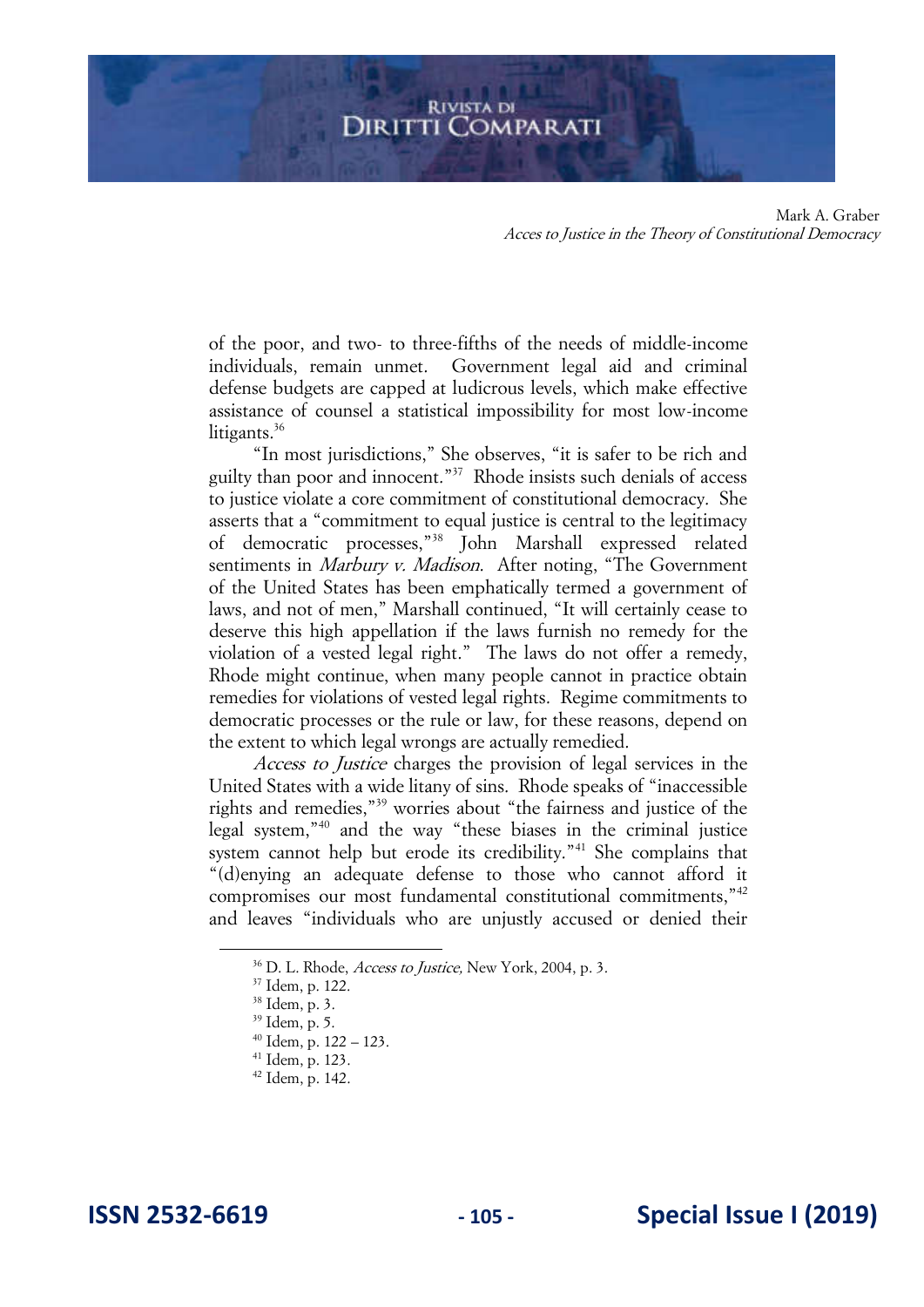constitutional rights . . . without effective remedies."<sup>43</sup> Rhode insists "(p)roviding representation necessary to make (fundamental) rights meaningful fosters values central to the rule of law and social justice,"<sup>44</sup> maintains that "access to legal services . . . affirms a respect for human dignity and procedural fairness that are core democratic ideals"<sup>45</sup> and can be "an essential deterrent against future abuse."<sup>46</sup>

While, as is the case with Ginsburg and Huq, Rhode offers a framework for connecting access to justice with constitutional democracy, the connections she draws are incomplete. Rhode maintains that legal systems have two "core values." "One is consistency; similar cases should yield similar results. A second is the opportunity to be heard and to obtain some measure of individualized treatment."<sup>47</sup> These values are not distinctive to constitutional democracy. Authoritarian legal systems should also strive to achieve consistency and give persons with claims of legal wrong an opportunity to be heard. Dictators inherit and make ordinary laws that structure people's lives. In an important sense, tenants evicted from their apartments in violation of the legal rules should have the same right to be heard in a constitutional democracy as in any other regime. Rhode makes no connection between voting, a central characteristic of a constitutional democracy, and access to justice. Rather, Access to Justice seems to adopt a Dworkinian conception of democracy that consists of political, procedural and substantive rights.<sup>48</sup> Rhode explains why problems with access to justice are inconsistent with the procedural and substantive rights of

<sup>43</sup> Idem, p. 123.

 $^{44}$  Idem, p. 9. See D. L. Rhode, *Access to Justice*, New York, 2004, p. 185 ("rule of law").

<sup>45</sup> D. L. Rhode, cit., p. 9.

<sup>&</sup>lt;sup>46</sup> D. L. Rhode, *cit.*, p. 11. See D. L. Rhode, *Access to Justice*, cit., p. 185 ("procedural justice").

<sup>47</sup> D. L. Rhode, cit., p. 39.

<sup>&</sup>lt;sup>48</sup> See R. Dworkin, *Is Democracy Possible Here? Principles for a New* Political Debate, Princeton, NJ, 2006, p. 143-147.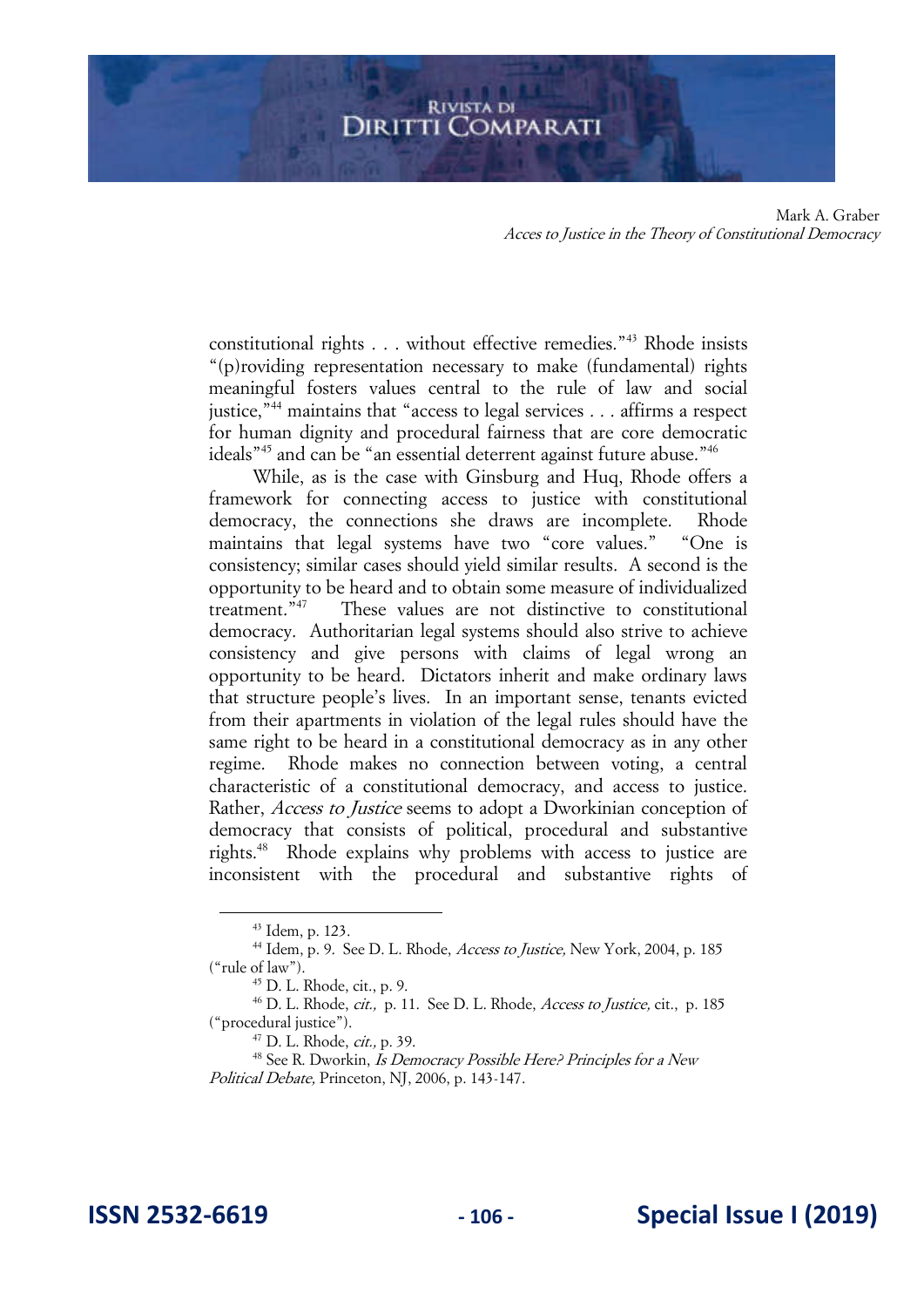

constitutional democracy, but not why such failings implicate the political rights of constitutional democracy

Marbury v. Madison suggests a stronger connection between access to justice and constitutional democracy. Marshall begins his analysis of the judicial power to declare laws unconstitutional by noting, "That the people have an original right to establish, for their future government, such principles as, in their opinion, shall most conduce to their own happiness, is the basis, on which they whole American fabric has been erected." Popular sovereignty, the distinctive characteristic of constitutional democracy, has two functions. First, constitutional rules, as Marshall notes, have their source in the people exercising their constitutive power. The ban on ex post factor laws is authoritative because that provision was ratified by the American people. Second, other legal rules have their source in the people exercising their constituted power. The law of landlord and tenant is authoritative because that law was made by the people's elected representatives or their delegates and made according to the provisions set out in the Constitution. To the extent rights exist without remedies, the people's exercise of their constitutive or constituted power has been frustrated. Instead, the allocation of rights is being determined by extra-legal authorities. Constitution making, voting and law-making are pointless exercises if the rules the people or the people's legitimate representatives make cannot be implemented because too many people lack the capacity to make claims of constitutional or legal wrong.

The Supreme Court overlooked this connection between access to justice and constitutional democracy in Mathews v. Eldridge.<sup>49</sup> Justice Lewis Powell's majority opinion maintained that when determining the level of procedure necessary to determine whether persons had been deprived of a statutory right, the justices would consider three factors.

<sup>&</sup>lt;sup>49</sup> I am indebted to Michael Millemann for the insights in this paragraph.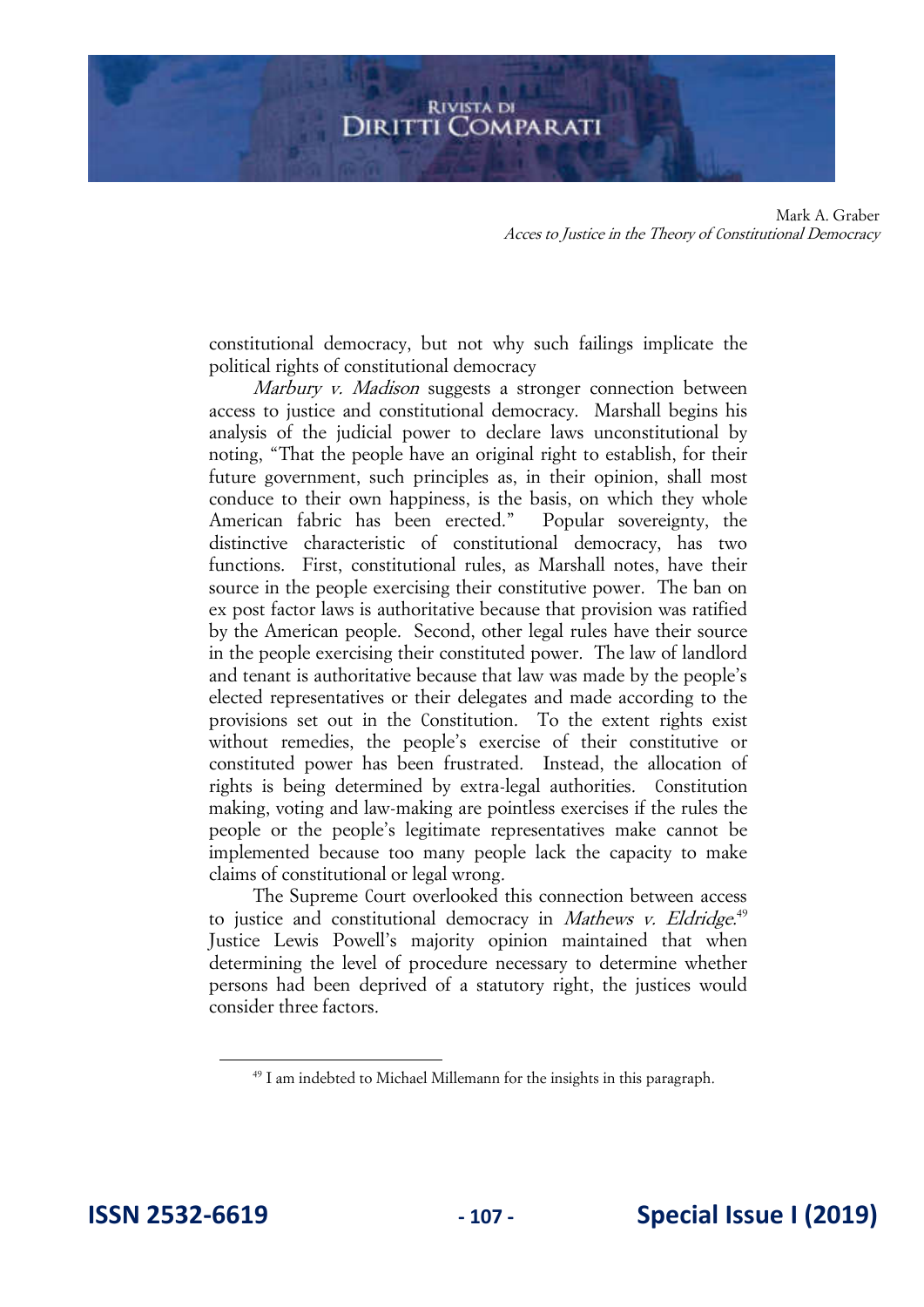First, the private interest that will be affected by the official action; second, the risk of an erroneous deprivation of such interest through the procedures used, and the probable value, if any, of additional or substitute procedural safeguards; and finally, the Government's interest, including the function involved and the fiscal and administrative burdens that the additional or substitute procedural requirement would entail.<sup>50</sup>

Powell conceived of procedural justice as a balance between the individual's interest in obtaining the benefits of a legal or constitutional right and the public interest in efficient and inexpensive processes. The theory of constitutional democracy defines the public interest more broadly. The public has an interest in ensuring that persons are not deprived of constitutional or statutory rights because the public, exercising their constituency power, has declared that persons have certain constitutional rights, or exercising their constitutive power through their representatives, has declared that persons have certain statutory rights. The principles of popular sovereignty underlying constitutional and democratic supremacy are vitiated when by adopting procedures that deny certain individuals full and fair hearings, government officials inhibit persons from obtaining benefits or exercising rights that the people acting constitutionally or democratically had deemed they should have.

These observations suggest expanding David Gray's important claim that the Fourth Amendment protects community rights<sup>51</sup> to all of constitutional criminal procedure. Constitutional criminal procedure rights are community rights for at least two reasons. First, they reflect a communal decision that these are the procedures that should be used when persons are accused of crime. Following these procedures honors the public commitment to constitutional supremacy. Second, these procedures are the means by which

<sup>50</sup> Mathews v. Eldridge, 424 U.S. 319 (1976).

 $51$  D. Gray, *The Fourth Amendment in an Age of Surveillance*, New York, 2017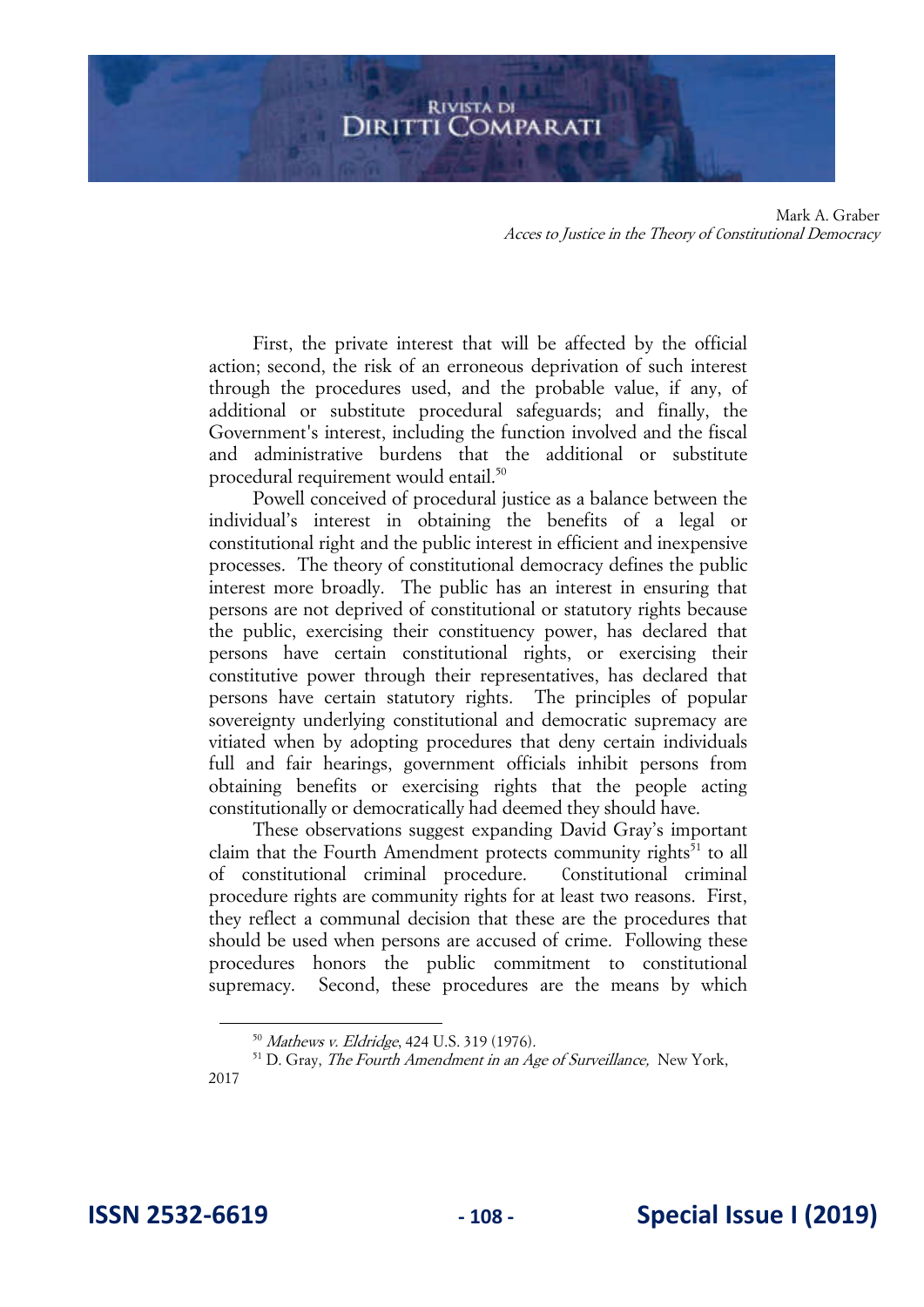community decisions as to what behavior should be criminal and what behavior should be legal are implemented. Following these procedures honors the public commitment to the rule of law. When persons lack access to justice, for these reasons, the harm is to the communal rights at the core of constitutional democracy and not just to the individual unable to assert constitutional or legal rights.

#### 3. Conclusion

The Constitution of the United States declares, "No State shall . . . deny to any person within its jurisdiction the equal protection of the laws." Neither the persons responsible for that text nor any of their descendants thought the text identical to one proclaiming, "No State shall . . . deny to any person within its jurisdiction, who understands the equal protection clause, has the resources necessary to litigate equal protection claims and the support necessary to avoid reprisals for such litigation, the equal protection of the laws." The second text is in practice identical to the first text. The equal protection clause protects only persons who can identify and litigate equal protection wrongs. This is a truism. More important, throughout American history, a sharp divergence has existed between the persons protected in theory by the equal protection clause and the persons protected in practice by the equal protection clause. White terrorist supremacy has competed, often successfully, with constitutional and democratic supremacy as the central principle of the American regime.

Less stark problems with access to justice haunt constitutional democracy in the United States and, I suspect, other regimes. Poorer citizens often do not know when their legal rights have been violated. When they know their rights are violated, they often lack the resources to litigate. When they have the resources to litigate, they often cannot do so because they fear reprisals. When they do litigate, the other party often has counsel with superior resources to make evidentiary and legal presentations. These failings cause individual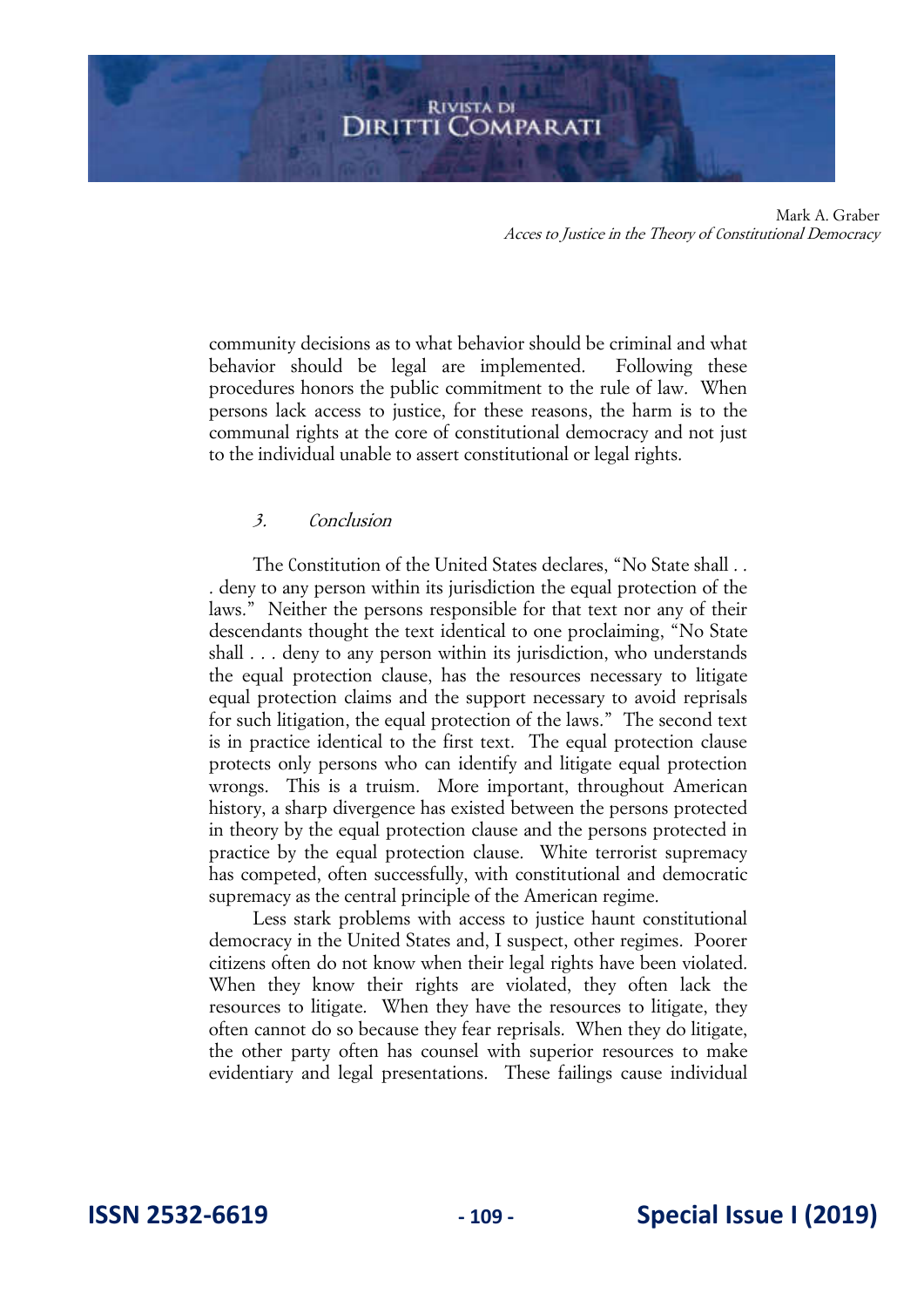and communal harms. Individuals are obviously harmed when they cannot assert legal and constitutional rights. Communities are also harmed when the rule of law is replaced by the rule of superior knowledge and resources because constitutional democracy exists only when what the people acting constitutionally or democratically enact as the law in books bears a close resemblance to the law in action.

One possible reaction to these claims is that the law in books in most constitutional democracies does resemble the law in action when the law in books is described correctly. The law in books is identical to law in action because either that is what the people acting constitutionally or democratically have willed or what the people acting constitutionally or democratically could change. Americans have made a constitutional choice not to pass a constitutional amendment mandating civil *Gideon*. Democratically elected officials during the late nineteenth century made the choice not to provide the national government with the funds necessary to reduce significantly white supremacist terrorism. We might not like those constitutional choices, but the practice of access to justice in a regime may be as much a constitutional or democratic decision as the substantive rules of that regime. Justice William Rehnquist insisted, "where the grant of a substantive right is inextricably intertwined with the limitations on the procedures which are to be employed in determining that right, a litigant in the position of appellee must take the bitter with the sweet."<sup>52</sup>

The view that persons "must take the bitter with the sweet" suffers from many difficulties. The first is that constitutional and statutory rights provisions express no such limitation. The equal protection clause does not condition equality rights on access to justice. The provisions on habitability in the housing code do not condition tenant rights on their capacity of have a lawyer of equal skill to the lawyer representing the apartment owner. Laws and legal

<sup>52</sup> Arnett v. Kennedy, 416 U.S. 134, 153-54 (1974) (opinion of Rehnquist, J.).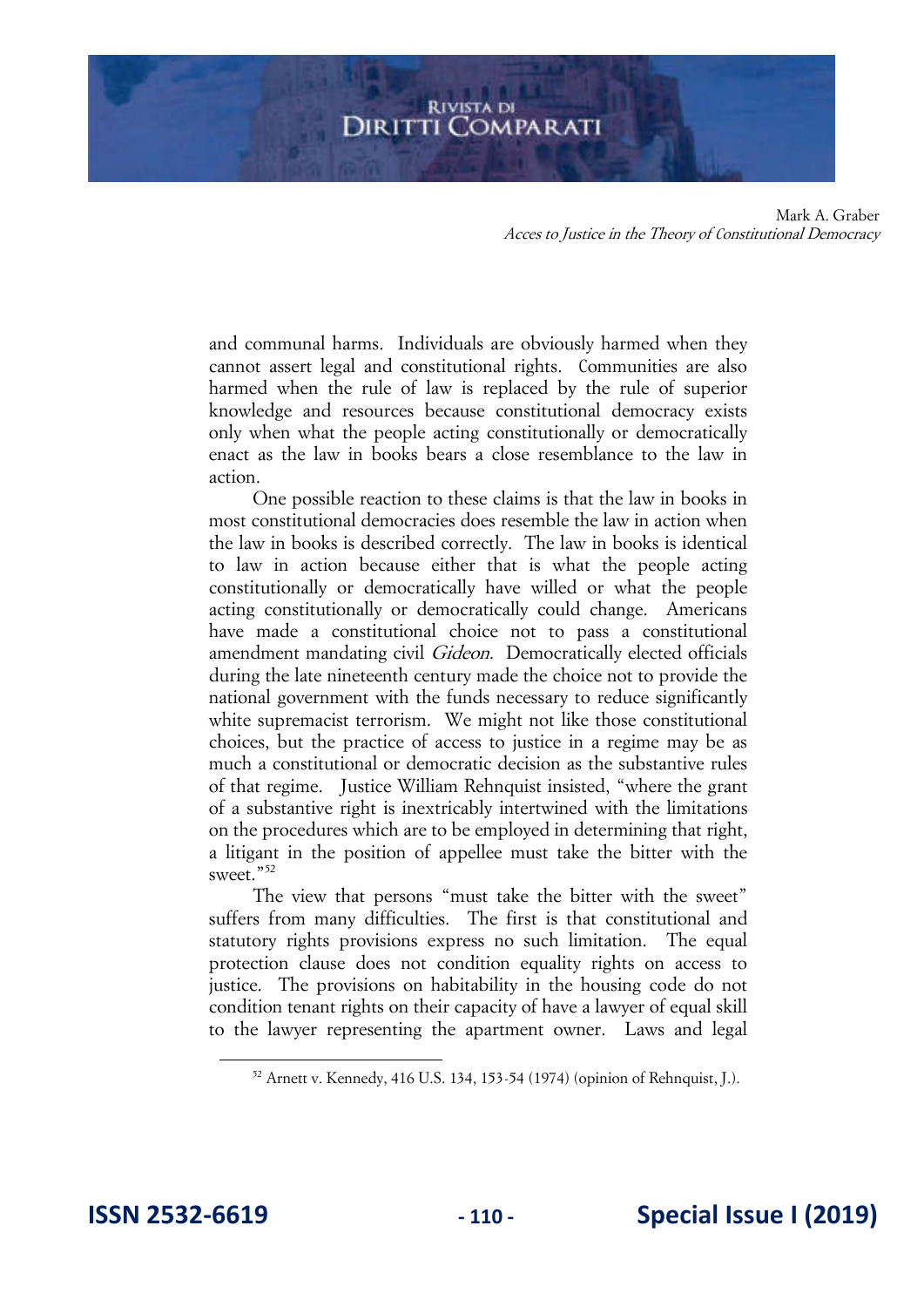regimes routinely promise "equal justice under law," not justice contingent on knowledge, resources and the ability to avoid reprisals. Second, when problems with the practice of access to justice have legal foundations, those legal foundations are often inferior in the legal hierarchy to the legal foundations of the rights in question. The Constitution of the United States mandates equal protection. The level of funding for legal services is set by legislators or administrators who have an obligation to implement without randomness or bias the constitutional commitment to equal protection of the law, but no constitutional obligation to save money. Third, legal practices that weaken access to justice are rarely based on self-conscious, publicly made claims about the consequences of those practices. The reasonable doubt rule in criminal law is based on a self-conscious, public choice that the criminal process shall be biased towards finding suspected criminals not guilty. States whose funding for public defenders cause inexperienced public defenders to handle capital punishment cases without the substantial resources necessary for the defense have not made a self-conscious, public choice that the capital punishment trials of poorer persons should be biased toward executing them.

We might nevertheless imagine a constitution that declared, "No State shall deny to any person within its jurisdiction, who understands the equal protection clause, has the resources necessary to litigate equal protection claims and the support necessary to avoid reprisals for such litigation, the equal protection of the laws." The legislature in such a regime might pass laws declaring that "all tenants who can afford a lawyer have the right to an adequately heated apartment" and that "all citizens who do not fear private coercion have the right to vote." Such rules reflect self-conscious, public choices by the people and their representatives when granted a specific right that the right be limited to particular persons when not implemented randomly. A fair case can be made that such a regime is committed to some version of the rule of law. A much weaker case can be made that such a regime is a constitutional democracy.

**ISSN 2532-6619 - 111 - Special Issue I (2019)**